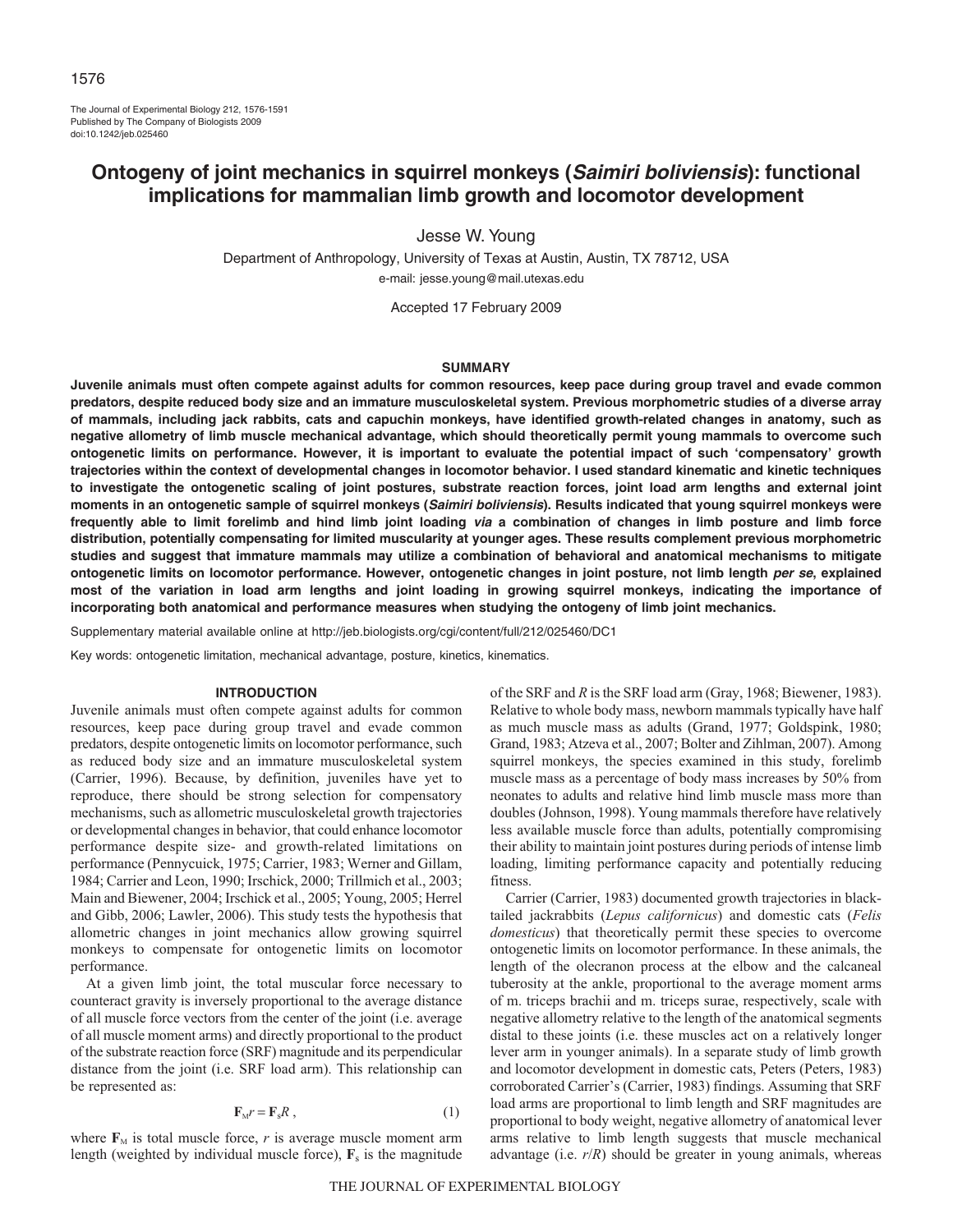requisite muscle should be reduced, perhaps compensating for limited muscle mass and smaller body size. In a subsequent study, Carrier (Carrier, 1995) found that young jackrabbits were indeed able to achieve adult-like jumping velocities at only 30% of adult body size, thus confirming the link between allometric growth trajectories and enhanced locomotor performance at young ages. Carrier (Carrier, 1983) suggested that because identical scaling trends were found in distantly related jackrabbits and cats, negative allometry of muscle mechanical advantage might represent a generalized mammalian solution to ontogenetic limits on locomotor performance. In support of Carrier's (Carrier, 1983) hypothesis, Young (Young, 2005) recently documented a similar pattern of negative ontogenetic scaling of m. triceps brachii mechanical advantage in arboreal capuchin monkeys (*Cebus apella* and *Cebus albifrons*).

Carrier's (Carrier, 1983) and Young's (Young, 2005) analyses assumed that joint postures did not change during development and that SRF magnitudes remained a constant multiple of body weight. In other words, for the negative allometry of bony muscle lever arms to have the assumed effects, joint load arm lengths and joint moments should scale isometrically to body size. [For simplicity, external (i.e. SRF) joint moments will be referred to simply as joint moments throughout this paper. When referring to internal moments, the term muscle moment will be used.] If, however, developmental changes in joint postures and SRF magnitudes cause joint moments to scale allometrically, muscle lever growth trajectories may be more difficult to interpret. If joint moments are relatively greater in young animals, relatively longer bony muscle lever arms may not be sufficient to achieve adult-like levels of locomotor performance. Conversely, if joint moments are relatively smaller at early ages and increase over development, young mammals may not require relatively longer bony levers to increase performance.

This study focused on locomotor development in Bolivian (i.e. black-capped) squirrel monkeys [Platyrrhini: *Saimiri boliviensis* (Geoffroy and Blainville 1834)]. Squirrel monkeys are among the smallest anthropoid primates, with an average adult body mass of 811g (Smith and Jungers, 1997). As a result, most squirrel monkey populations are under intense predation pressure (Fedigan et al., 1996). Predation risk has profoundly affected many aspects of squirrel monkey biology, including growth and development (Boinski, 1987; Boinski, 1999; Boinski et al., 2003). In a study of red squirrel monkey (*Saimiri oerstedi*) behavioral ecology in Costa Rica, Boinski (Boinski, 1987) found that infants experienced higher rates of predation than any other age class, with more than 50% of infants dying within the first six months of life. Similar rates of predation have been reported for *S. boliviensis* in Peru (Boinski et al., 2002). As a means of coping with predation risk early in life, squirrel monkey behavioral development is markedly precocial relative to that of other primates (Elias, 1977; Hartwig, 1995; Garber and Leigh, 1997). In captivity, infants engage in independent locomotion within the first month of life (Elias, 1977; Kaack et al., 1979; Fragaszy et al., 1991). In the wild, infants begin foraging independently within the first or second month of life, are traveling primarily independently by three months of age and are weaned between four and eight months of age (Boinski and Fragaszy, 1989; Mitchell, 1990; Stone, 2006). By six months of age, when juveniles are only 40–50% of adult size, foraging activity and locomotor repertoires are generally indistinguishable from adults (Boinski, 1989; Boinski and Fragaszy, 1989). Moreover, once juvenile squirrel monkeys have become independent, they must travel an average of  $2-4$ kmday<sup>-1</sup> to remain with the group and gain access to distributed foraging resources, such as fruit and invertebrate prey (Terborgh, 1983; Mitchell, 1990; Boinski, 1999).

In summary, squirrel monkeys are an excellent group in which to investigate how developmental changes in limb mechanics might impact locomotor performance in young mammals. In this study, I used standard kinematic and kinetic techniques to investigate the ontogenetic scaling of joint postures, SRF magnitudes and SRF joint moments in a longitudinal sample of growing Bolivian squirrel monkeys. Because squirrel monkeys use a variety of gaits across a diversity of substrates (Fontaine, 1990), I examined both symmetrical gaits (i.e. walking and running) and asymmetrical gaits (i.e. galloping and bounding) on terrestrial and simulated arboreal substrates (i.e. a flat runway and an 2.5cm diameter elevated pole, respectively). Flat runway locomotion was sampled in order to remain consistent with previous studies of mammalian joint mechanics (e.g. Biewener, 1983; Schmitt, 1998; Polk, 2002; Witte et al., 2002) whereas locomotion on the pole was intended to represent a more naturalistic environment for arboreal squirrel monkeys. Additionally, in their natural environment, squirrel monkeys travel upon a variety of substrates that vary widely in diameter (Terborgh, 1983; Boinski, 1989; Fontaine, 1990; Mitchell, 1990). Sampling locomotion on the ground and a relatively narrow pole should represent the extremes of this variation in preferred substrate diameter. Because previous studies have assumed that limb growth is the primary determinant of ontogenetic variation in joint load arm lengths (e.g. Carrier, 1983; Young, 2005), I also measured limb segments (i.e. arm, forearm, thigh and leg lengths) at regular intervals and used path analysis (Li, 1975) and hierarchical partitioning (Chevan and Sutherland, 1991) to investigate the independent influence of limb length and posture on developmental changes in joint load arm lengths.

I tested two null hypotheses, based on the morphometric findings of Carrier (Carrier, 1983) and Young (Young, 2005). First, when growing squirrel monkeys are traveling at the same absolute speed, joint angles, SRF magnitudes, SRF angles, joint load arm lengths and joint moments should scale isometrically to body size. Specifically, angular variables should remain constant throughout ontogeny, SRF magnitudes should scale to body weight, joint load arm lengths should scale to the cube root of body mass, and joint moments should scale to body mass. Second, I predicted that ontogenetic variation in joint load arm lengths should be primarily determined by ontogenetic variation in limb length distal to the joint in question. To examine the independent and overall influence of limb length on joint load arm length, I constructed path models (Li, 1975) specifying the hypothesized influence of limb length, joint posture, limb posture and SRF orientation on joint load arm length. The general organization and predicted form of the path models are presented in Fig.1.

# **MATERIALS AND METHODS Animal subjects**

Five female infant–juvenile squirrel monkeys constituted the sample for this study. An additional squirrel monkey participated in two experiments but had to be withdrawn because of an unrelated tail injury. Collectively, the squirrel monkeys ranged in age from 74 to 302days, and in body mass from 218 to 535g (29–71% of adult size; mean: 367g). Participation duration for individual monkeys ranged from 151 to 185 days (mean: 172.2days; median: 179days), beginning at ages of 74–120days (mean: 104.6days; median: 118days). The age range sampled in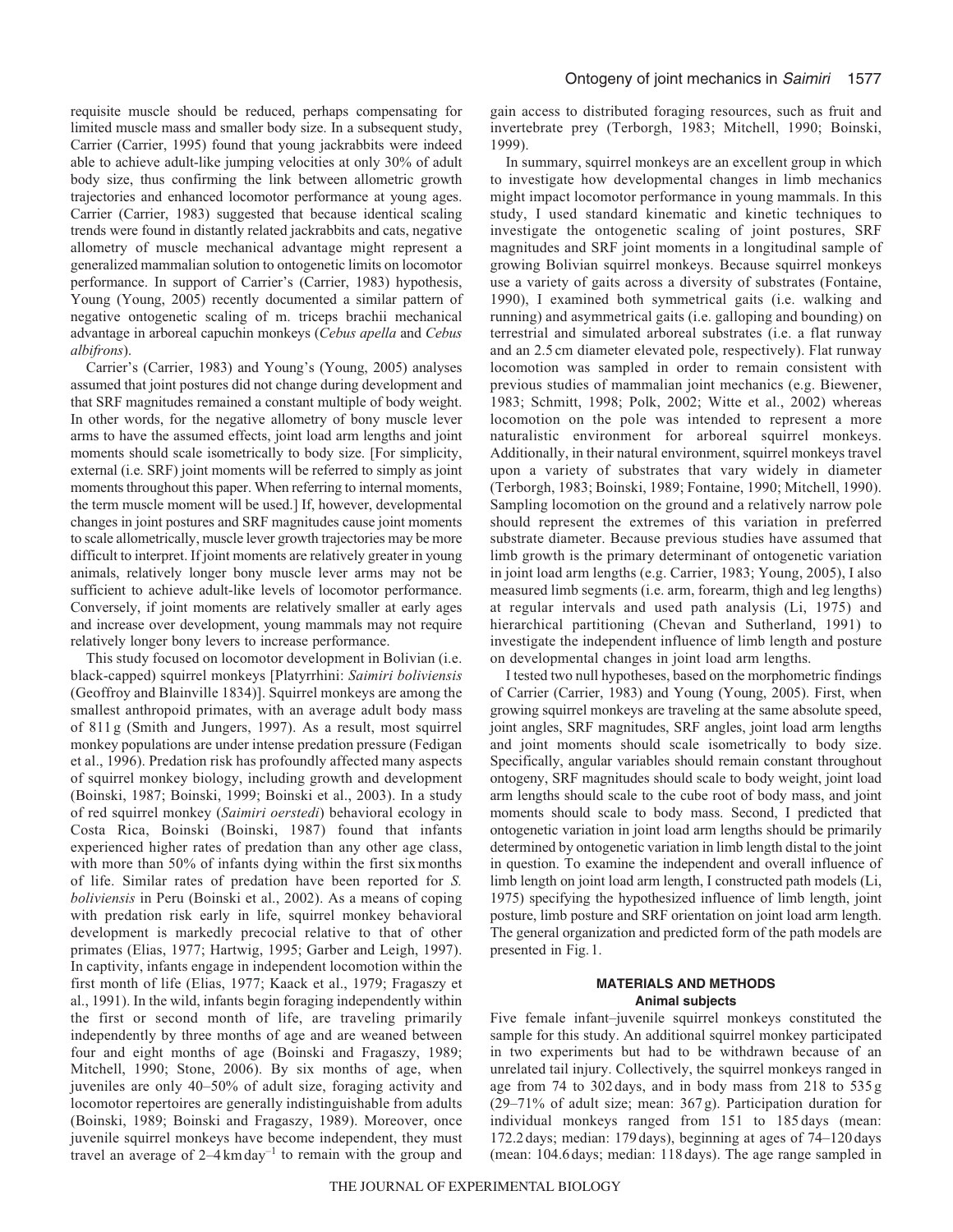

Fig. 1. Path diagrams specifying the hypothesized influence of limb length, joint posture, limb posture and substrate reaction force (SRF) orientation on joint load arm length. (A) Shoulder, (B) elbow, (C) hip and (D) knee joints. (E) A schematic representation of average forelimb and hind limb postures across the current dataset to help visualize the predicted effects of variation in posture and SRF orientation on load arm lengths. Red and blue lines indicate the average orientation of forelimb and hind limb SRF, respectively. Within the path diagrams, single-headed arrows indicate a directed causal link between predictor variables and moment arm lengths. Double-headed arrows indicate an undirected correlation between predictor variables. Red + and – symbols indicate the predicted direction of the relationship. For all joints, limb length was predicted to have a positive effect on load arm length. Because joint extension is a well-established means of shortening joint load arms (Gray, 1968; Biewener, 1989), larger, more extended, joint angles were predicted to decrease joint load arm lengths. The influence of limb angles was predicted to vary according to limb and joint (cf.E). Increasing forelimb protraction and hind limb retraction while maintaining SRF orientation should bring the limb axis more in line with the SRF vector, thus shortening shoulder/hip load arms but increasing the distance between the middle joint and the SRF vector and lengthening elbow/knee load arms. Similarly, cranial deviation of forelimb SRF angles should decrease shoulder load arm lengths and increase elbow load arm lengths, whereas caudal deviation of hind limb SRF angles should increase hip load arm lengths but increase knee load arm lengths.

this study (i.e. 74–302days) therefore encompasses the period during which wild squirrel monkeys begin locomoting independently, gain foraging competence and become independent juveniles. Monkeys lived in social groups of 15–30 individuals that were housed in large  $1.5 \text{ m} \times 2.1 \text{ m} \times 4.5 \text{ m}$  enclosures with 35–40 linear meters of perches and substrates for free-ranging locomotor activity. Research was performed at the Center for Neotropical Primate Research and Resources (CNPRR: Mobile, AL, USA). Institutional Animal Care and Use Committees (IACUC) at Stony Brook University and the CNPRR approved all procedures before the start of this research.

# **Data collection**

Before each experiment, individuals were weighed and the skin over the approximate centers of rotation of the shoulder, elbow, wrist, hip, knee and ankle were shaved and marked with retro-reflective tape (3M Corporation, St Paul, MN, USA), a procedure that did not require the use of anesthetic. Anatomical landmarks used to identify approximate joint centers of rotation are listed in Table1. Arm, forearm, thigh and leg lengths, measured as the distance between adjacent landmarks, were also recorded at this time. Monkeys were then filmed as they traversed a 2.75m enclosed linear runway using a high-speed digital video camera (MotionMeter 1000, Redlake MASD, San Diego, CA, USA) operating at 250Hz. Depending on experimental condition (e.g. ground or pole), monkeys traversed either the flat runway floor or a 2.5cm diameter PVC pipe elevated 10.7cm above the surface of the runway. Speed was not controlled during locomotion. Rather, at all ages, animals were permitted to self-select preferred speeds.

Two custom-built  $30.5 \text{ cm} \times 30.5 \text{ cm}$  triaxial force platforms (Heglund, 1981; Biewener and Full, 1992), placed in series in the center of the runway, were used to measure locomotor kinetics. During the simulated arboreal trials, PVC segments (30.5cm long and 2.5cm in diameter) were attached to each force platform by bolts secured directly to the platform frame. Voltage outputs from channels corresponding to each force axis were routed through a National Instruments (Austin, TX, USA) SC-2345 chassis and recorded using a LabView virtual instrument. Cross talk between force channels was generally low, ranging between 0.3% and 3.5% without the pole segment and 0.3% and 10.5% when the pole segment was attached. Force platforms were calibrated daily following the recommendations of Biewener and Full (Biewener and Full, 1992).

Following the method of Riskin et al. (Riskin et al., 2005), kinetic and kinematic data were synchronized using a 3.3V square-wave pulse generated by the video camera and routed separately to a bank of LEDs positioned on the back wall of the runway and to the SC-2345 chassis. This circuit was normally interrupted by means of a handheld switch. During each trial, the switch was briefly closed, simultaneously illuminating the LEDs and changing the shape of the square wave in the data file. Using this procedure, it was possible to synchronize video and kinetic data to a resolution of four milliseconds.

Video files from each experiment were imported into the MATLAB DLT Dataviewer 2 digitizing platform (Hedrick, 2007) for coding on a trial by trial basis. Individual strides were identified based on the cyclic touchdowns of a reference limb. For steps (i.e. stance phases) in which single-limb kinetic data were available, the two dimensional position of all limb landmarks and the fifth metapodial head were digitized at peak vertical force. Owing to the small size of the young monkeys, reflective markers could not be attached to the skin overlying the metacarpal and metatarsal heads.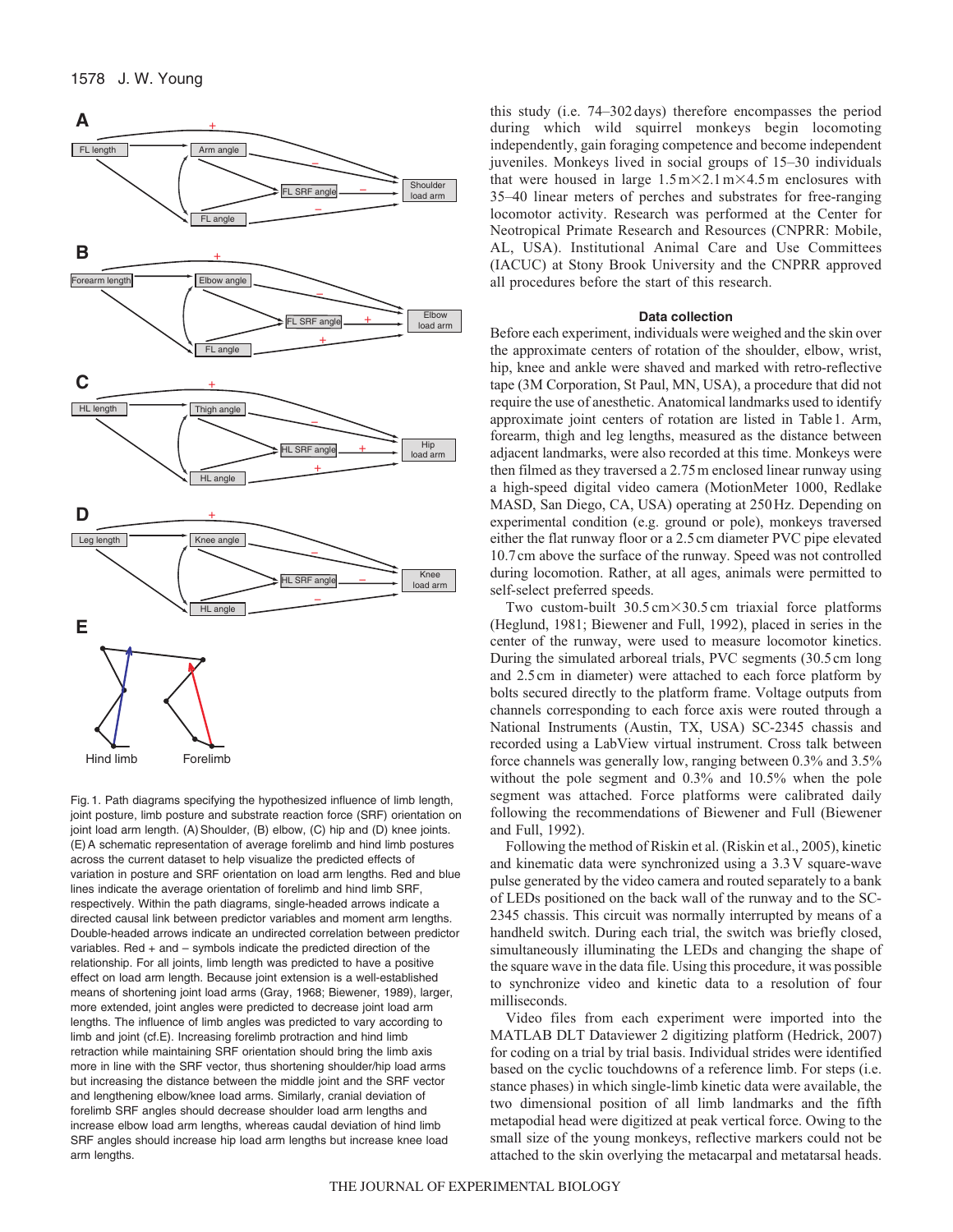|  | Table 1. Anatomical landmarks used to approximate joint centers of rotation |
|--|-----------------------------------------------------------------------------|
|  |                                                                             |

| Joint    | Anatomical landmark                                                                              |
|----------|--------------------------------------------------------------------------------------------------|
| Shoulder | Midpoint between the acromion process of the scapula and the greater tubercle of the humerus     |
| Elbow    | Midpoint between the lateral epicondyle of the humerus and the lateral aspect of the radial head |
| Wrist    | Radial styloid process                                                                           |
| Hip      | Greater trochanter of the femur                                                                  |
| Knee     | Midpoint between the lateral epicondyle of the femur and the lateral condyle of the tibia        |
| Ankle    | Lateral malleolus of the fibula                                                                  |

Therefore, the position of these landmarks was estimated to be at the base of the fifth manual/pedal ray.

Force data from each trial were imported into MATLAB (Mathworks, Natick, MA, USA), transformed into Newtons and corrected for cross talk. Force traces from each channel were smoothed using a zero-lag fourth-order Butterworth low-pass filter with a cut-off frequency of 25Hz. Baseline drift during and between trials was corrected by sampling the average values of unloaded periods immediately before and following platform contact and subtracting these values from the force traces. Overall, baseline drift was extremely low, averaging less than  $3 \text{ mNs}^{-1}$ across force channels and substrate conditions (ground: vertical=2.7 $\pm$ 2.84 mN s<sup>-1</sup>, fore–aft=2.4 $\pm$ 6.10 mN s<sup>-1</sup>; mediolateral=1.1±0.97 mN s<sup>-1</sup>; pole: vertical=2.0±1.52 mN s<sup>-1</sup>, fore–aft=1.1±1.28 mN s<sup>-1</sup>; mediolateral=0.9±1.80 mN s<sup>-1</sup>). On average, these values equated to less than 0.3% of the maximum force recorded during a given trial. Because step durations averaged 0.13±0.066s across the dataset, the maximum average amount of drift during a single contact period with the force plates would have been 0.35mN. Baseline drift thus exerted a negligible effect on force platform accuracy and precision.

Single-limb contacts were recognized when a forelimb or hind limb contacted the force platform in isolation and ended when the limb either left the platform or another limb touched down. Because the monkeys frequently placed limbs in close proximity during locomotion, obtaining isolated single-limb contacts was often difficult. Trials with overlapping limb contacts on a single force platform were retained only when peak vertical force was clearly identifiable and the vertical force trace had returned to 50% of the peak value prior to rising again in the case of forelimb contacts, or began its rise at no more than 50% of the former vertical force peak in the case of hind limb contacts. An exemplar stride illustrating the experimental apparatus used for kinematic and kinetic data collection is shown in supplementary movie 1 (see supplementary movie).

### **Dependent variables** Speed

Average locomotor speed was calculated from the sagittal displacement of either the shoulder or the hip, depending on marker visibility. Examination of trials in which both hip and shoulder data were available revealed that hip and shoulder speed varied on average by  $0.02 \pm 0.054 \,\mathrm{m\,s^{-1}}$ , or approximately 1.1% of average forward speed. Digitizing noise was corrected using a zero-lag fourth-order Butterworth low-pass filter with a cut-off frequency of 10Hz. This cutoff frequency was selected as optimal using a residual analysis procedure described by Winter (Winter, 2005). Piecewise cubic spline interpolation was used to interpolate over gaps of missing data ≤10 frames (i.e. 40ms). After transforming raw pixel coordinates into meters by using the force platforms as calibration objects, linear least-squares regressions of corrected displacement data on time were used to calculate overall speed across each stride.

Trials in which the coefficient of determination (i.e.  $R^2$ ) of reference marker position against time was less than 0.99 were designated unsteady and discarded.

### Gait

To distinguish between symmetrical and asymmetrical strides, stride symmetry was calculated as the absolute duration between the touchdowns of contralateral forelimb and hind limb pairs (e.g. right and left forelimbs) expressed as a percentage of total stride duration. Following Hildebrand (Hildebrand, 1976), strides in which both forelimb and hind limb symmetry was between 43.75% and 56.25% were designated symmetrical; all other strides were designated asymmetrical. Data from leading and trailing limbs within asymmetrical gaits were treated separately for allometric analyses of joint mechanics.

#### Joint kinematics

Segment angles (i.e. forelimb, arm, hind limb and thigh angles) were calculated as the two-dimensional vector angle between the relevant limb segment and the vertical axis. Forelimb and hind limb segments were defined by a line joining the shoulder or hip to the metapodial head. Joint angles (e.g. elbow or knee angle) were calculated as the two-dimensional vector angle between the relevant limbs segments (e.g. arm and forearm or thigh and leg).

### Kinetic variables

The angle of the SRF with respect to the vertical axis was calculated as:

$$
\tan^{-1}\left(\frac{F_{x(Vpk)}}{F_{y(Vpk)}}\right),\tag{2}
$$

where  $\mathbf{F}_{x(Vpk)}$  and  $\mathbf{F}_{y(Vpk)}$  are, respectively, the magnitudes of the fore–aft and vertical components of the SRF at peak vertical force. Negative values indicate that the SRF was caudally inclined, whereas positive angles indicate that the SRF was cranially inclined. The resultant magnitude of the sagittal component of the SRF was calculated as:

$$
\sqrt{\mathbf{F}_{\mathbf{x}(V\mathbf{p}k)}^2 + \mathbf{F}_{\mathbf{y}(V\mathbf{p}k)}^2} \tag{3}
$$

Because only sagittal (i.e. two-dimensional) kinematic data were recorded, the mediolateral component of SRF was not included in the above calculations. However, peak mediolateral force magnitudes were consistently minor (i.e. approximately 5% of peak vertical force magnitudes) and therefore had little effect on the magnitude or resultant orientation of the SRF. Following previous studies of mammalian joint mechanics (e.g. Biewener, 1983; Schmitt, 1998; Polk, 2002; Witte et al., 2002), SRFs were assumed to pass through the metapodial heads at the moment of peak vertical SRF. Joint moments were calculated as the cross (i.e. vector) product of the SRF and the two-dimensional position vector connecting the metacarpal/metatarsal head to the joint in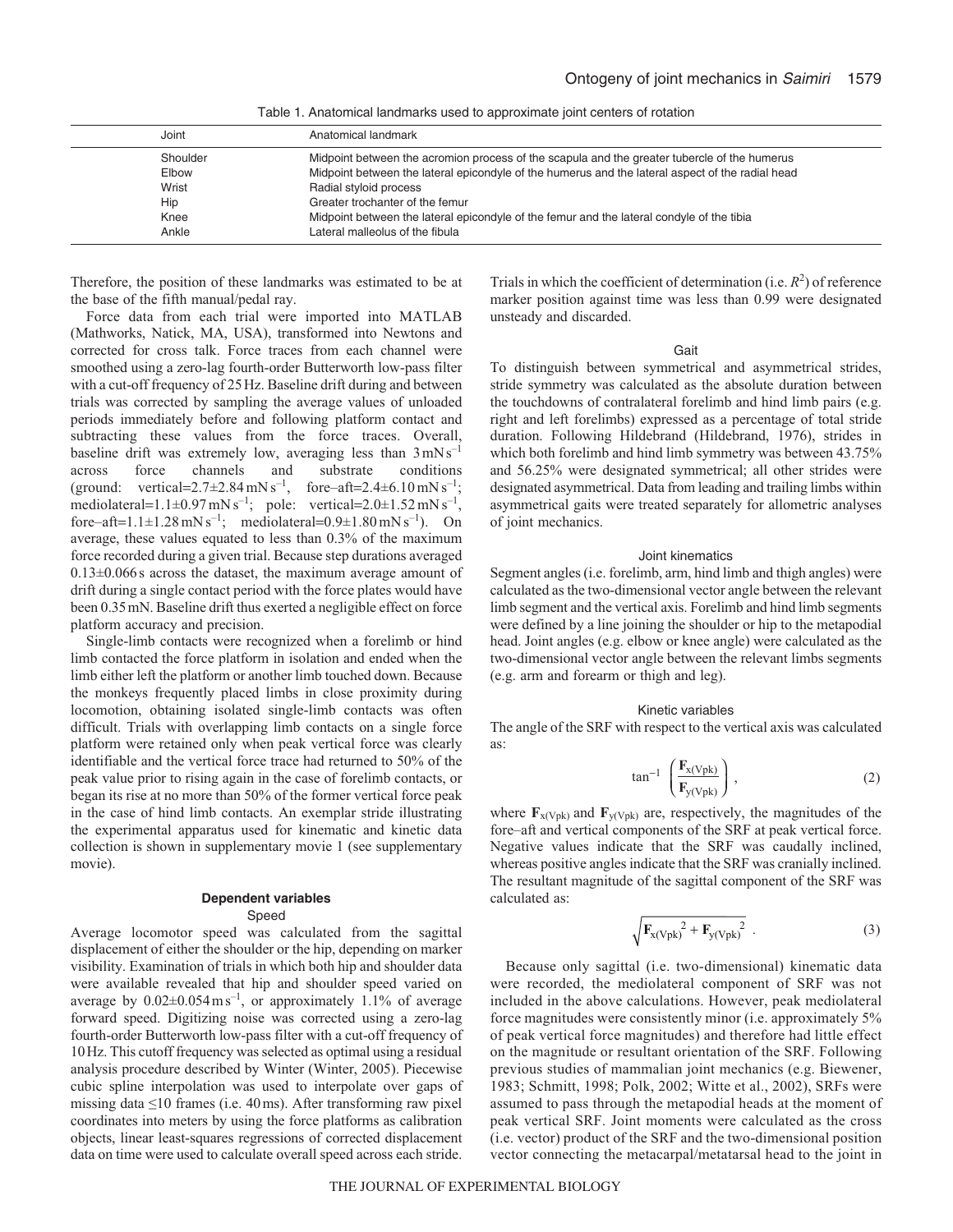question (Ozkaya and Nordin, 1999). Load arm lengths were computed by dividing joint moments by the SRF magnitude (Polk, 2001). Positive values signify flexing moments arms (dorsiflexing at the wrist and ankle), whereas negative values signify extending moments (palmar- and plantarflexing at the wrist and ankle).

It should be noted that the methods used here did not account for the effects of limb segment inertia or gravity on calculated joint moments. However, the present analysis was explicitly concerned with the effects of ontogenetic variation in limb posture and SRF on joint mechanics. The effects of ontogenetic changes in limb inertial properties is a related, but separate, issue that should certainly be examined in additional studies (e.g. Raichlen, 2006). Moreover, in the small-bodied quadrupeds examined here, inertial forces are likely to be minor relative to SRF (Biewener and Full, 1992). Indeed, Witte et al. (Witte et al., 2002) have recently shown that inertial forces account for no more than 10% of total limb joint moments among small quadrupedal mammals (i.e. 150–400g in body mass).

To adjust for ontogenetic differences in body size, SRF magnitudes were divided by body weight, load arm lengths were divided by the cube root of body mass and joint moments were divided by body mass, following Witte et al. (Witte et al., 2002). Scaling joint moments to body mass follows from the isometric expectation that muscle lever arm lengths, as linear dimensions, scale to the cube root of body mass (i.e.  $\propto M_b^{0.33}$ ), whereas muscle force, proportional to physiological cross-sectional area, scales to the twothirds power of body mass (i.e.  $\propto M_b^{0.67}$ ). Muscle moments, equal to the product of force and length, should therefore scale directly to body mass (i.e.  $M_b^{0.33} \times M_b^{0.67}$ ). Mass-adjusted joint moments therefore provide a metric of load magnitude relative to theoretically available muscle moments. This scaling procedure necessarily assumes that muscle moments scale isometrically to body mass in growing squirrel monkeys, a proposition that remains to be tested. Nevertheless, this assumption is consistent with previous morphometric studies of developmental joint mechanics (i.e. Carrier, 1996; Young, 2005), where it is argued that increased muscle mechanical advantage would be required to compensate for reduced muscularity at young ages and isometrically maintain similar massadjusted muscle moments throughout ontogeny.

#### **Statistical analyses**

To increase statistical power, data from individual monkeys were combined to create mixed longitudinal samples for all analyses. Body mass, which was strongly positively correlated with age across individuals (Fig.2), was used as the primary independent variable in all ontogenetic analyses. Moreover, because of the precocial nature of squirrel monkey behavioral development (Elias, 1977; Hartwig, 1995), size should have a stronger effect on locomotor mechanics than age *per se* (cf. Schilling, 2005)*.*

Morphometric data were tested for allometric growth by fitting log-transformed segment lengths and body masses to the standard allometric power function (Huxley, 1932) using Model II reduced major axis (RMA) regression (Ricker, 1984). Confidence intervals on RMA slopes were calculated following Pitman (Pitman, 1939). Allometry was identified when the 95% confidence intervals for the calculated slopes did not include 0.333. Regressions were performed using the (S)MATR software package (Falster et al., 2003).

To characterize intra-limb variability in joint loading across the ontogenetic sample, forelimb and hind limb joint moments were specified as within-subjects factors in repeated-measures analyses of variance (ANOVA). In cases where limb joint moments varied



Fig. 2. Body mass plotted against age for all infant Saimiri boliviensis. Body mass was strongly positively correlated with age in each infant. Red circles, animal 4428 (r=0.957); purple circles, animal 4433; yellow circles, animal 4445 (r=0.938); green circles, animal 4466 (r=0.855); blue circles, animal 4475 (r=0.977); orange circles, animal 4483 (r=0.947). A correlation coefficient was not computed for animal 4433 because of this animal's limited participation in the study.

as a linear function of body mass and/or speed, repeated-measures analyses of covariance (ANCOVA) were used *in lieu* of ANOVA, specifying mass and/or speed as the covariate(s). Paired *t*-tests between group means (least-squares adjusted means following ANCOVA) were used to test for significant *post-hoc* differences between joints. Analyses were performed separately by substrate, gait type and limb order (in the case of asymmetrical gaits) using SPSS 11.0.4 (SPSS, Chicago, IL, USA).

Partial correlations were used to investigate the influence of body mass on each variable while controlling for speed. The null hypothesis for each test was that body mass had no association with the dependent variable. Because all variables were either dimensionless (i.e. angles) or were adjusted for body size differences prior to analysis, any significant correlation indicated allometry (Mosimann and James, 1979). Correlation analyses were again performed separately by gait type, substrate and limb order (in the case of asymmetrical strides) using SPSS 11.0.4.

Hierarchical partitioning (Chevan and Sutherland, 1991) and path analysis (Li, 1975; Sokal and Rohlf, 1995) were used to dissect the independent influence of limb length and posture on observed variation in absolute joint load arm lengths. Both hierarchical partitioning and path analysis can be thought of as extensions of multiple regression. Given a linear model with one dependent variable (*Y*) and *k* independent variables  $(X_1, X_2, X_3...X_k)$ , hierarchical partitioning quantifies the independent contribution of each *X* variable to the total coefficient of determination for *Y* as the average change in  $R^2$  produced by adding the variable to a hierarchical series of increasingly complex models. The significance of each variable's independent contribution to the total coefficient of determination can be tested using a randomization procedure introduced by MacNally (MacNally, 2002). Hierarchical partitioning was performed using the hier.part package (MacNally and Walsh, 2004) of the R statistical platform (R Development Core Team, 2008).

Path analysis (Li, 1975; Sokal and Rohlf, 1995) was used to clarify the independent and associative influence of limb lengths on load arm lengths. In a path analysis, each hypothesized causal link (i.e. direct association) between variables is represented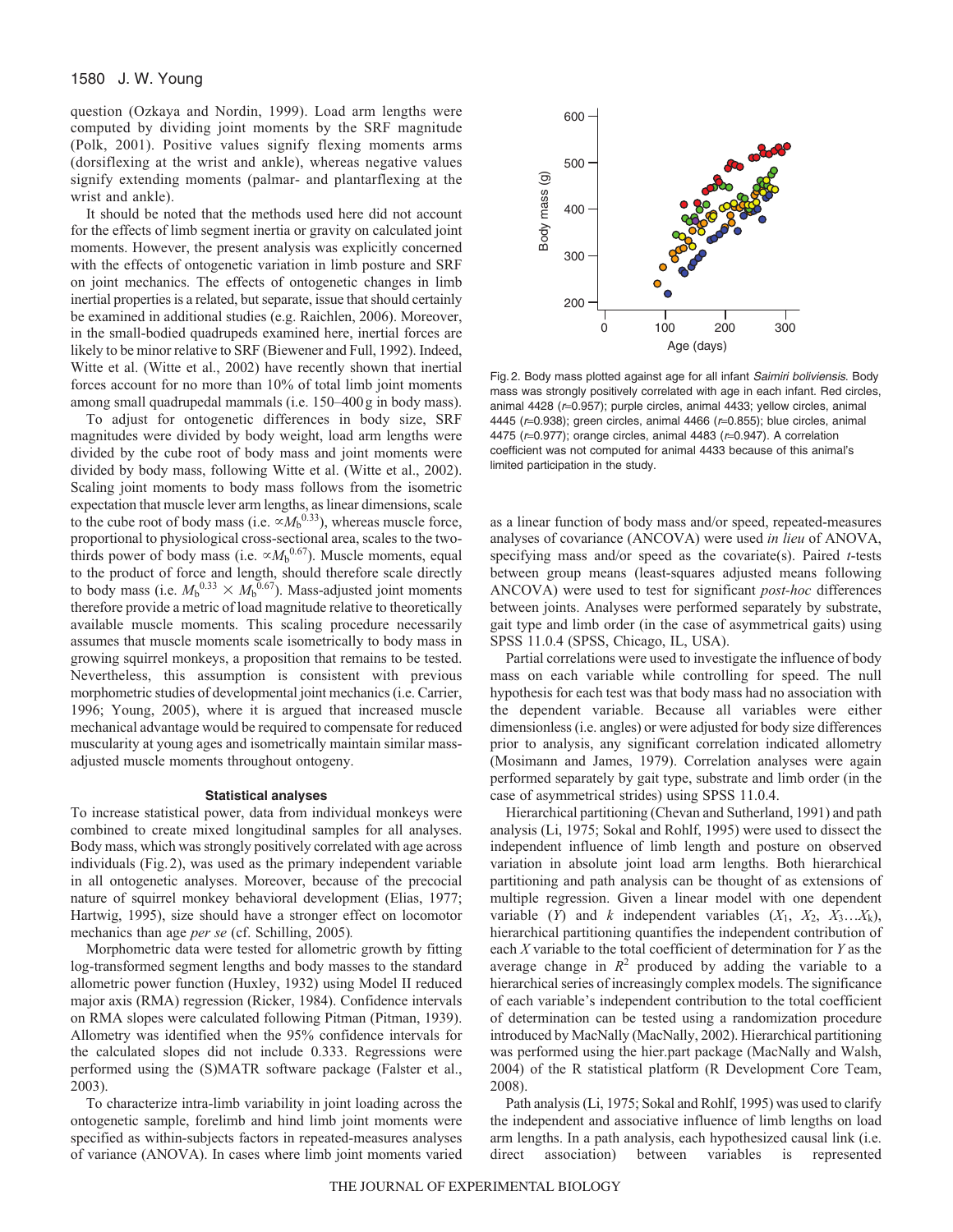diagrammatically by a single-headed arrow and is associated with a path coefficient – equivalent to a standardized partial regression coefficient in a multiple regression. Additionally, predictor variables can be joined *via* undirected double-headed arrows (equivalent to a standard bivariate correlation), signifying that the variables are related to one another without specifying a necessary causal structure. Once a path diagram has been constructed, and all associated path coefficients have been specified, the 'indirect' association between any predictor and a criterion variable can be quantified as the summation of all the products of coefficients linking the two variables (Sokal and Rohlf, 1995).

Path models were fit to the data using iterative maximum likelihood estimation (Schermelleh-Engel et al., 2003). Each path model was initially fit with all of the hypothesized paths included in the model. Non-significant paths were then removed from the model specification and the model was refit, resulting in the most parsimonious model for the data. The overall fit of each path model was evaluated by calculating  $\chi^2$  tests that compared the empirically observed correlation matrix to the correlation matrix implied by the model. Non-significant  $\chi^2$  tests (i.e. *P*>0.05) indicate a good fit between the model and the data (Schermelleh-Engel et al., 2003). All path analyses and associated tests of fit were performed using the AMOS 16 software package (AMOS Development Corporation, Spring House, PA, USA). Only trials without missing data for any of the parameters were included in the path analyses.

Because the goal of hierarchical partitioning and path analyses was to test the hypothesis that joint load arms were directly proportional to anatomical limb length distal to the joint in question, only those joints for which the relevant limb lengths were available (i.e. shoulder, elbow, hip and knee joints) were included in these analyses. Additionally, because path analysis requires large sample sizes to obtain effective power (typically  $\geq 10$  times the number of parameters included in the model) (Schermelleh-Engel et al., 2003), data were pooled across gaits within substrates. Previous analyses of this data set indicated that the path models were statistically similar across gait types within substrates. Specifically, significant differences between path coefficients from symmetrical *versus* asymmetrical path models within substrates were found in only three out of 72 possible cases (i.e. nine parameters per path model  $\times$  four joints  $\times$  two substrates).

### **RESULTS**

A total of 664 strides were analyzed. The tabulation of strides and forelimb and hind limb steps by substrate, gait type and limb order (for asymmetrical strides) is shown in Table2.

Table 2. Number of strides and forelimb and hind limb steps in the data set, grouped by substrate, gait type and limb order for asymmetrical gaits

|                       | asymmothical yans |      |
|-----------------------|-------------------|------|
|                       | Ground            | Pole |
| Symmetrical gaits     |                   |      |
| Total strides         | 84                | 155  |
| Forelimb steps        | 61                | 114  |
| Hind limb steps       | 44                | 95   |
| Asymmetrical gaits    |                   |      |
| Total strides         | 187               | 238  |
| Leading limbs         |                   |      |
| Forelimb steps        | 26                | 95   |
| Hind limb steps       | 33                | 46   |
| <b>Trailing limbs</b> |                   |      |
| Forelimb steps        | 123               | 105  |
| Hind limb steps       | 34                | 76   |

# **Ontogenetic scaling of limb length**

In the sample of squirrel monkeys measured here, all segment lengths scaled to body mass with strong positive allometry (Fig.3), indicating that smaller and younger monkeys were relatively shortlimbed for their body size. Forelimb segments tended to scale with greater positive allometry than hind limb segments, although only the forearm scaled significantly faster than hind limb segments (*P*≤0.01 for all comparisons). Scaling exponents describing overall forelimb and hind limb growth indicated strong positive allometry for both limbs. Total forelimb length scaled with significantly greater positive allometry than total hind limb length (*P*<0.05).

# **Ontogenetic scaling of joint mechanics**

Across the ontogenetic sample, most forelimb and hind limb joints primarily experienced flexing (i.e. positive) joint moments at peak vertical force (Fig.4), regardless of gait type or substrate. The only consistent exception was the knee joint, which experienced a combination of weakly flexing and extending moments. The hip and shoulder joints also occasionally experienced extending moments, particularly during asymmetrical gaits. Forelimb joint moment magnitudes were consistently greatest at the elbow, regardless of substrate, gait or limb order (all *P*<0.001). Wrist moments were significantly greater than shoulder moments during all locomotion on the ground (all *P*<0.05), whereas shoulder and wrist moments were statistically similar during locomotion on the pole. Hind limb joint moment magnitudes were consistently smallest at the knee (all *P*<0.05). Hip moments were significantly greater than ankle moments during symmetrical gaits (all *P*<0.001), regardless of substrate, and for leading limbs during asymmetrical gaits on the ground (*P*<0.01). In all other conditions, hip and ankle moments were statistically similar.

Absolute locomotor speed and body mass were significantly positively correlated during asymmetrical gaits on the pole, but were unrelated during all other substrate-by-gait conditions (Table3). Relative speed [i.e. Froude number:  $u(gh)^{-0.5}$ , where *u* is speed, *g* is orgaintational acceleration (9.81 m s<sup>-2</sup>) and *h* is the average of hin is gravitational acceleration  $(9.81 \text{ m s}^{-2})$  and *h* is the average of hip and shoulder heights at peak vertical force] (Biewener, 2003) also changed little with speed (Table3). As with absolute speed, relative speed was significantly positively correlated with body mass during asymmetrical gaits on the pole, but was unrelated to body mass during all other conditions. Overall, these data indicate that squirrel monkeys used a wide variety of speeds across the ontogenetic series and that the youngest monkeys frequently moved as fast as older and larger monkeys.

Partial correlations describing the independent association between body mass and all other kinematic/kinetic parameters, controlling for absolute speed, are shown in Table3. Previous analyses of this dataset (Young, 2008a) indicated that the patterns shown in Table3 remained consistent when partial correlations were calculated controlling for relative, rather than absolute, speed. Specifically, out of the 144 correlations displayed in Table3 (i.e. 24 parameters  $\times$  six substrate-by-gait conditions), significant differences between absolute speed-adjusted and relative speedadjusted correlations were only found in seven cases.

#### Joint kinematics

Forelimb angle changed minimally with body mass, becoming significantly more protracted during symmetrical gaits on the ground and for leading limbs during asymmetrical gaits on the pole, but showing no other significant changes as body size increased. By contrast, elbow angle became significantly more flexed with increasing mass in all conditions except for symmetrical gaits on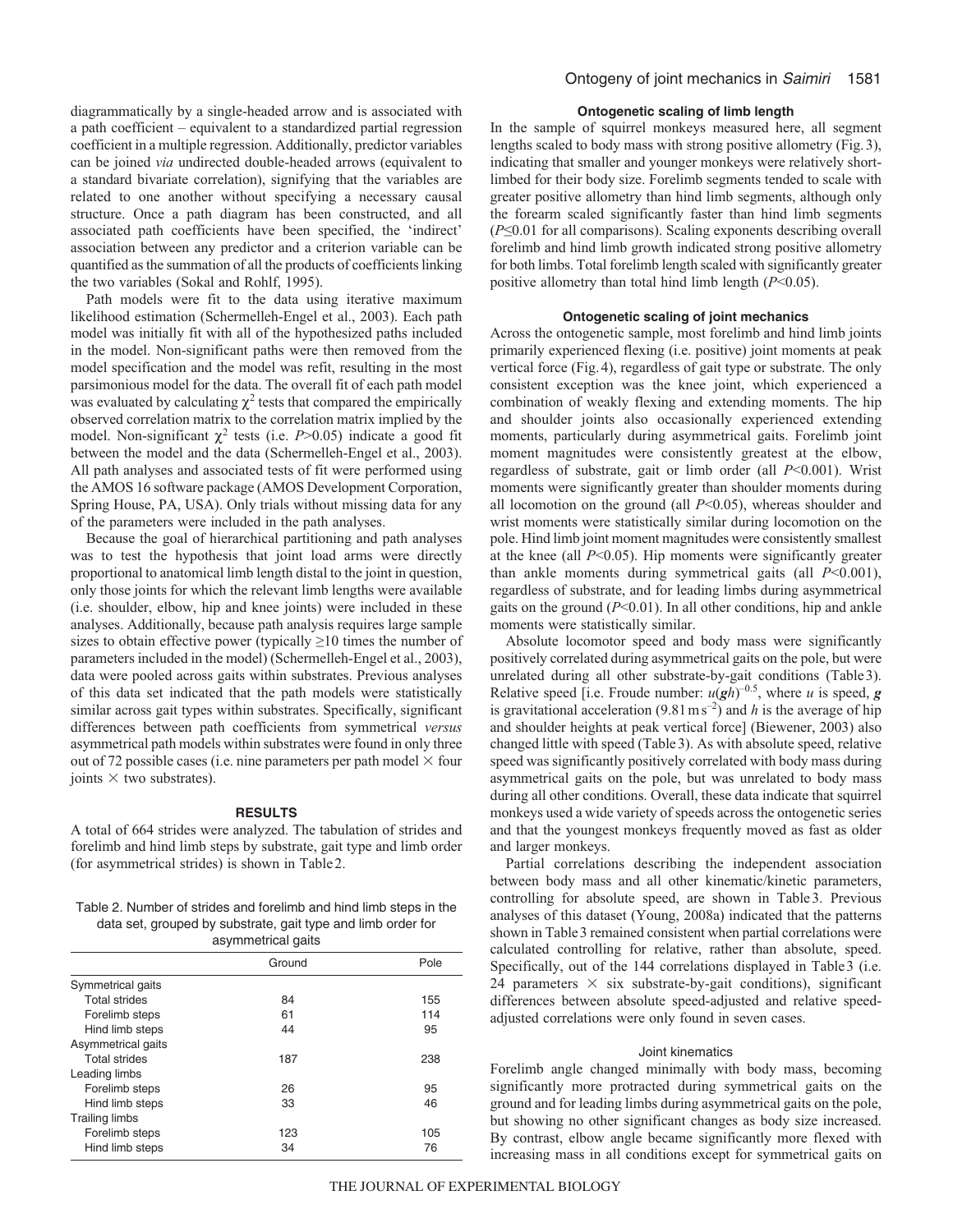

Fig. 3. Allometry of limb growth in Saimiri boliviensis. Data are plotted on log–log axes. Black lines indicate the calculated reduced major axis (RMA) slopes for each segment computed across individuals. Dashed gray lines indicate isometry. Forelimbs and forelimb segments are represented by circles whereas hind limbs and hind limb segments are represented by diamonds. Color codes for individual monkeys follow Fig. 1. Graphs are plotted on the same scale to indicate absolute differences in segment length. Allometric regression equations and coefficients of determination (i.e.  $R^2$  values) are provided for each relationship at the bottom of the plot.

the ground and for leading limbs during asymmetrical gaits on the ground. Changes in arm angle principally tracked changes in elbow angle, becoming significantly more retracted during symmetrical gaits on the pole and for trailing limbs during asymmetrical gaits on the pole. Wrist angle did not change with size during symmetrical gaits, but became significantly more flexed for leading limbs during asymmetrical gaits on the ground and significantly more extended in all other asymmetrical gait conditions.

As with forelimb angle, hind limb angle changed little with increasing body mass, becoming significantly more protracted during symmetrical gaits on the ground and for leading limbs during asymmetrical gaits on the pole, but remaining static in all other conditions. Knee angle became significantly more flexed during symmetrical gaits on the pole but did not significantly change in any other condition. Size-related changes in thigh angle tracked changes in knee and hind limb angles, becoming significantly more flexed (i.e. protracted) during symmetrical gaits on the pole and for leading limbs during asymmetrical gaits on the pole. Ankle angle did not significantly vary with body size in any condition.

### Force vectors

Relative forelimb force magnitudes significantly decreased with increasing body size across all conditions except for leading limbs during asymmetrical gaits on the ground. By contrast, relative hind limb peak force magnitudes significantly increased during symmetrical gaits on both substrates and for leading limbs during asymmetrical gaits on the pole, and showed non-significant trends to increase in all other conditions except for trailing limbs during asymmetrical gaits on the pole. Forelimb force angles significantly decreased with size (i.e. became significantly more caudally oriented) during symmetrical gaits on the ground and for leading limbs during asymmetrical gaits on the pole. Similarly, hind limb force angles significantly decreased for leading limbs during asymmetrical gaits on the pole. In each of these cases, caudal reorientation of the SRF vector corresponded to significant increases in limb protraction with increasing size. Similarly, forelimb force angles for leading limbs during asymmetrical gaits on the ground became significantly more cranially oriented as size increased, corresponding to a nearly significant increase in forelimb retraction (*P*=0.066). Altogether, these results suggest that both the fore- and hind limbs were operating at least partly as struts (i.e. the SRF vector was oriented along the effective axis of the limb) (Barclay, 1953; Gray, 1968).

### Joint load arm lengths

Variation in relative joint load arm lengths principally tracked variation in joint angles. Increases in elbow flexion corresponded to significant size-related increases in relative elbow load arm lengths during symmetrical gaits on the pole, for leading limbs during asymmetrical gaits on the pole, and for trailing limbs during asymmetrical gaits on both substrates. Similarly, increases in wrist extension corresponded to decreases in relative wrist load arm lengths during asymmetrical gaits on the pole, regardless of limb order. Among the hind limb joints, significant changes were only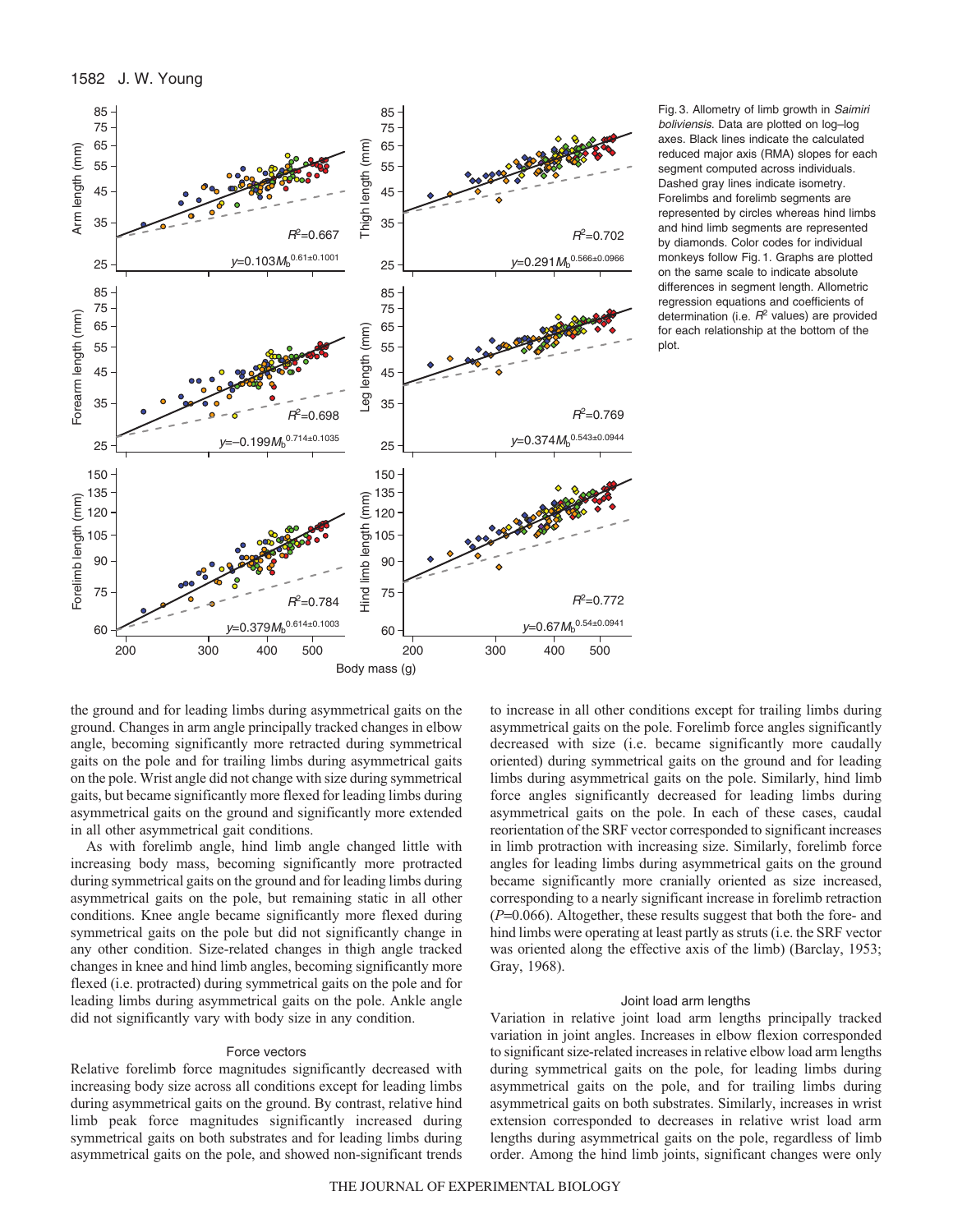

Fig. 4. Scatter plots of absolute joint moment magnitudes versus body mass in all substrate and gait conditions. The gray horizontal bar indicates the division between positive flexing moments and negative extending moments.

observed during symmetrical gaits on the ground, where hip and ankle load arms became longer with increasing body size. By contrast, knee load arms decreased during symmetrical gaits on the ground, in fact passing from the flexing to the extending side of the joint (Fig. 4).

#### Joint moments

Significant size-related increases in relative moments were observed at several joints in multiple conditions. In the forelimb, relative elbow moments increased during symmetrical gaits on the pole, in leading forelimbs during asymmetrical gaits on the pole, and in trailing forelimbs during asymmetrical gaits on both substrates. In the hind limb, relative hip and ankle moments increased during all conditions except for trailing limbs during asymmetrical gaits on the ground. Size-related increases in relative knee moments were observed for trailing limbs during asymmetrical gaits on the ground. The only significant size-related decrease in relative moments was at the wrist joint for trailing limbs during asymmetrical gaits on the pole. Relative moments at all other joints and conditions remained static with increasing body size.

# **Effects of limb length and posture on joint load arm lengths**

The results of hierarchical partitioning and path analyses of the influence of limb length and posture on shoulder, elbow, hip and knee load arm lengths are presented graphically in Fig.5 for strides on the ground and Fig.6 for strides on the pole. The direct, indirect and total effects of limb lengths on load arm lengths, as implied by the path models, are shown in Table4. Overall, the path models described here predicted patterns of correlation among limb lengths, joint postures, limb postures, SRF angles and load arm lengths very well, as indicated by non-significant  $\chi^2$  statistics in all cases (all *P*≥0.23).

# Shoulder load arm lengths

Variation in forelimb length, arm angle, forelimb angle and forelimb SRF angle collectively explained 97.6–97.8% of the variance in shoulder load arm lengths across the ontogenetic sample. Forelimb angle and SRF angle were consistently the best predictors of shoulder load arm length, irrespective of substrate. Together, these two variables explained more than 90% of the variation in shoulder load arm length on both substrates. Forelimb and SRF angles were negatively correlated, as expected if the limbs were at least partly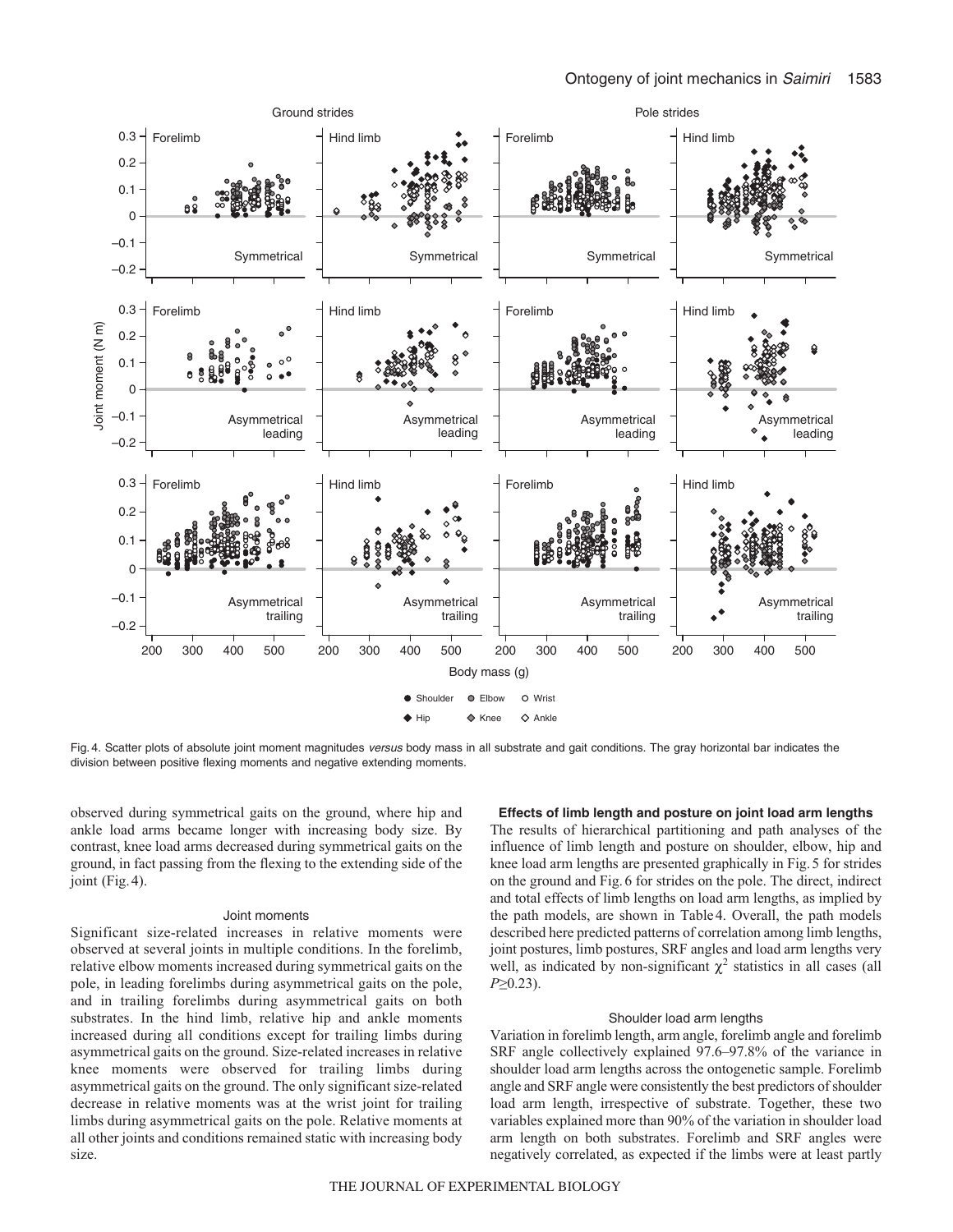Table 3. Correlations between kinematic/kinetic parameters and body mass

|                  | Symmetrical gaits |          | Asymmetrical gaits: leading limbs |          | Asymmetrical gaits: trailing limbs |          |
|------------------|-------------------|----------|-----------------------------------|----------|------------------------------------|----------|
|                  | Ground            | Pole     | Ground                            | Pole     | Ground                             | Pole     |
| Speed            | 0.152             | 0.015    | $-0.020$                          | 0.567    | $-0.019$                           | 0.318    |
| Froude number    | 0.071             | $-0.027$ | $-0.162$                          | 0.382    | $-0.164$                           | 0.238    |
| Joint kinematics |                   |          |                                   |          |                                    |          |
| Forelimb         | 0.289             | 0.141    | $-0.374$                          | 0.275    | 0.051                              | $-0.136$ |
| Arm              | 0.205             | $-0.213$ | $-0.397$                          | $-0.101$ | $-0.021$                           | $-0.578$ |
| Elbow            | $-0.038$          | $-0.418$ | $-0.002$                          | $-0.446$ | $-0.298$                           | $-0.638$ |
| Wrist            | 0.076             | 0.145    | $-0.462$                          | 0.434    | 0.303                              | 0.305    |
| Hindlimb         | 0.493             | 0.189    | 0.047                             | 0.466    | 0.135                              | 0.218    |
| Thigh            | 0.225             | 0.286    | 0.105                             | 0.489    | 0.167                              | 0.204    |
| Knee             | 0.118             | $-0.211$ | $-0.235$                          | $-0.054$ | $-0.120$                           | $-0.061$ |
| Ankle            | 0.201             | $-0.192$ | $-0.077$                          | 0.127    | 0.077                              | $-0.051$ |
| Force vectors    |                   |          |                                   |          |                                    |          |
| FL magnitude     | $-0.411$          | $-0.495$ | $-0.449$                          | 0.024    | $-0.402$                           | $-0.454$ |
| FL angle         | $-0.328$          | $-0.032$ | 0.621                             | $-0.221$ | $-0.141$                           | 0.107    |
| HL magnitude     | 0.754             | 0.250    | 0.285                             | 0.310    | 0.214                              | $-0.075$ |
| HL angle         | $-0.178$          | $-0.134$ | 0.094                             | $-0.427$ | $-0.205$                           | $-0.055$ |
| Joint load arms  |                   |          |                                   |          |                                    |          |
| Shoulder         | $-0.059$          | $-0.115$ | $-0.244$                          | $-0.176$ | 0.079                              | 0.058    |
| Elbow            | 0.128             | 0.367    | 0.203                             | 0.319    | 0.194                              | 0.470    |
| Wrist            | $-0.085$          | $-0.105$ | $-0.305$                          | $-0.221$ | $-0.049$                           | $-0.227$ |
| Hip              | 0.505             | 0.154    | 0.326                             | 0.236    | $-0.020$                           | 0.226    |
| Knee             | $-0.329$          | 0.045    | 0.030                             | $-0.177$ | 0.227                              | $-0.169$ |
| Ankle            | 0.295             | 0.144    | 0.246                             | 0.115    | $-0.119$                           | 0.171    |
| Joint moments    |                   |          |                                   |          |                                    |          |
| Shoulder         | $-0.102$          | $-0.172$ | $-0.335$                          | $-0.046$ | 0.125                              | 0.061    |
| Elbow            | 0.016             | 0.205    | $-0.028$                          | 0.404    | 0.300                              | 0.318    |
| Wrist            | $-0.099$          | $-0.178$ | 0.049                             | 0.045    | 0.111                              | $-0.262$ |
| Hip              | 0.673             | 0.329    | 0.428                             | 0.312    | 0.181                              | 0.275    |
| Knee             | $-0.085$          | 0.053    | 0.198                             | $-0.103$ | 0.467                              | $-0.150$ |
| Ankle            | 0.730             | 0.452    | 0.439                             | 0.415    | 0.286                              | 0.295    |

Bivariate correlations are shown for speed/Froude number versus body mass. All other correlations are partial correlations between the indicated parameter and body mass, controlling for speed. Bold print indicates significance (P<0.05).

FL, forelimb; HL, hind limb.

operating as struts (Barclay, 1953; Gray, 1968). Increases in forelimb angle (i.e. greater protraction), were associated with shorter shoulder joint load arms, even when controlling for SRF orientation, supporting the prediction that a more protracted forelimb places the shoulder joint more in line with the caudally inclined SRF vector, thereby mitigating load arms and moments.

Forelimb length explained just 2.2–3.6% of the variance in shoulder load arm length. Across substrates, most of the total correlation between forelimb length and shoulder load arm length was due to the direct effect of forelimb length (Table4). Negative indirect correlations between forelimb length and shoulder load arm length, operating *via* arm and forelimb angle, slightly mitigated the total correlation between forelimb length and shoulder load arm lengths on both substrates. In sum, longer forelimbs were weakly associated with increases in shoulder joint load arms lengths, and this relationship was made even weaker when the effects of limb length on joint posture were included in the model.

# Elbow load arm lengths

Variation in forearm lengths, elbow angles, forelimb angles and forelimb SRF angles explained 85.7–87.5% of the variance in elbow load arm lengths. As predicted (Fig.1), increases in forearm length, elbow flexion, forelimb protraction and forelimb SRF angle were all associated with longer elbow load arms. Across substrates, elbow joint angle was the best predictor, explaining 32.6–44.7% of the variance. In both conditions, forearm length followed elbow posture as the next best predictor of elbow load arm length, explaining

18.2–24.4% of the load arm length variance. Together, forearm length and elbow angle explained more than 50% of the variance in elbow load arm lengths on both substrates.

On the ground, forearm length was unassociated with elbow posture and only weakly associated with forelimb posture. Therefore, most of the total correlation between forearm length and elbow load arm length was due to the direct effects of forearm length (Table4). By contrast, because forearm length was relatively strongly associated with elbow posture during locomotion on the pole, forearm length exerted a positive direct effect on elbow load arm length as well as a equally pronounced positive indirect effect because of the tendency of longer-limbed monkeys to use more flexed elbow postures. Overall, the total association between limb length and load arm length was greater at the elbow than at any other joint.

### Hip load arm lengths

Together, hind limb length, thigh angle, hind limb angle and hind limb SRF angle explained 98.4–98.8% of the variation in hip load arm lengths across the ontogenetic sample. As predicted (Fig.1), longer hip load arms were associated with greater hind limb protraction at peak vertical force and a more cranial inclination of the hind limb SRF. Additionally, the predicted relationship between thigh angles and hip load arms was upheld, with more extended thigh positions exerting a negative effect on hip load arm length. Hind limb angles were consistently the best predictors of hip load arm length, explaining approximately 50% of the variation in hip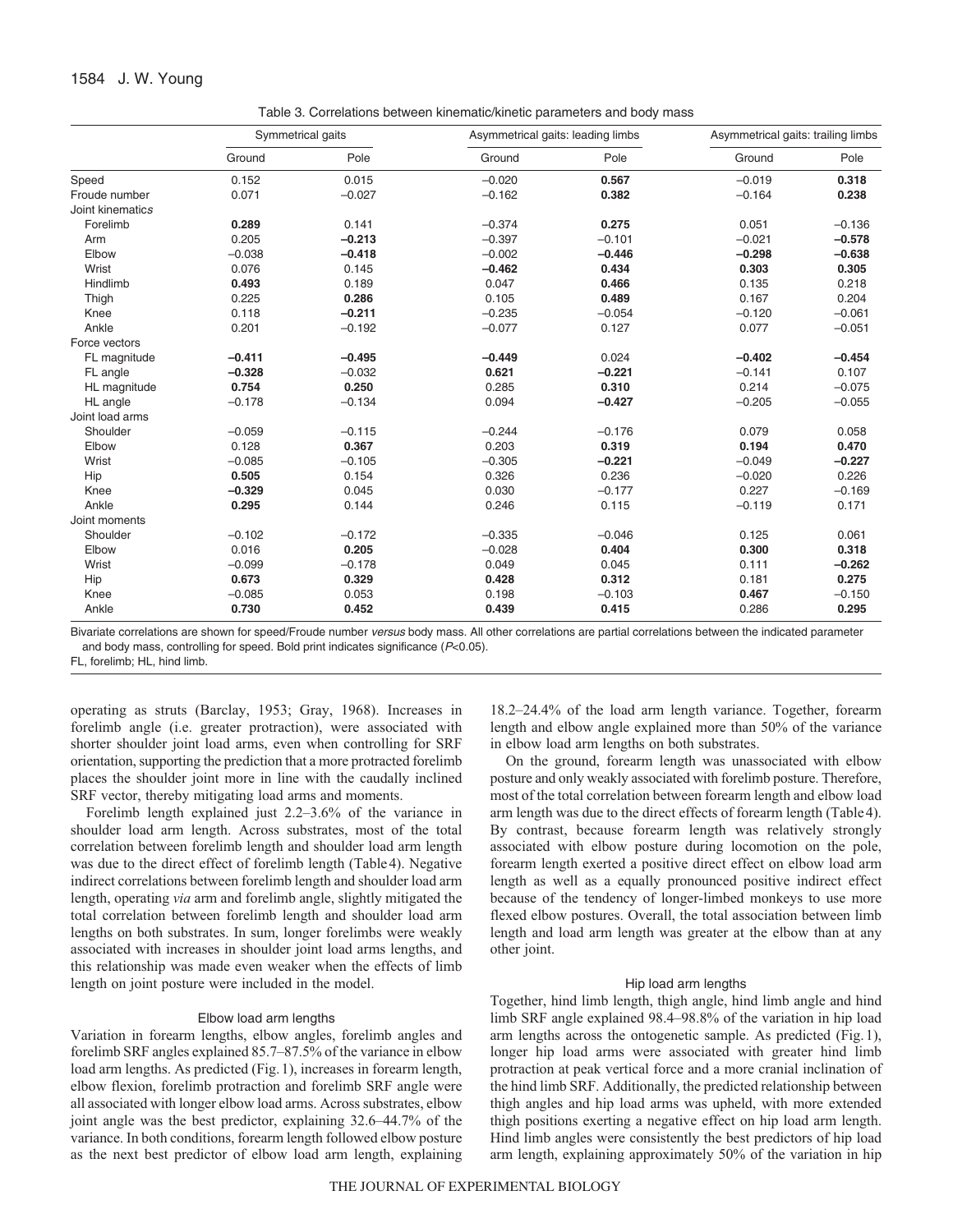

# Ontogeny of joint mechanics in Saimiri 1585

Fig. 5. Path analyses of the influences of limb length, posture and substrate reaction force (SRF) direction on (A) shoulder, (B) elbow, (C) hip and (D) knee joint load arm lengths during locomotion on the ground. Values in parentheses next to the path coefficients are the percentage of load arm length variance uniquely explained by each predictor variable, as determined by hierarchical partitioning. Gray shading indicates that the path or variance partition was not significant.  $\chi^2$  tests of model fit are also presented for each joint. The total coefficient of determination  $(R^2)$  for each model is also shown in bold red type.

load arm length across substrates. On the ground, hind limb SRF angle was the second best predictor of hip load arm length, explaining 21.6% of the variance. On the pole, the second best predictors were thigh angle and hind limb SRF angle, explaining 28.3% and 23.1% of the variance, respectively.

As predicted, increases in total hind limb length were associated with longer hip joint load arms. However, the explanatory power of hind limb length was generally weak. On the pole, hind limb length was unable to explain a significant portion of load arm variance. Hind limb length performed better on the ground, explaining 9% of the variation in hip load arm length. On the ground, most of the total correlation between hind limb length and hip load arm length was attributable to the indirect influence of limb length on hind limb posture. On the pole, longer-limbed individuals tended to use more extended thigh postures, thus shortening hip load arms, mitigating the slight positive direct effect of hind limb length and reducing the total correlation between hind limb length and hip load arm length (Table4).

### Knee load arm lengths

Leg length, knee angle, hind limb angle and hind limb SRF angle collectively explained 96.8–97.6% of the variance in knee load arm lengths. On the ground, hind limb and knee angles were the best predictors of knee load arm lengths, explaining 41.7% and 39.1% of the variance, respectively. On the pole, hind limb SRF angle was the best predictor of knee load arm length, explaining 59% of the variance. Knee joint posture was the second best predictor, explaining 20.2% of the variance. As predicted (Fig.1), increases in knee load arm lengths were associated with greater hind limb retraction, a more caudal orientation of the hind limb SRF and more flexed knee postures.

Leg length was consistently a poor predictor of knee load arm length, explaining just 1.4–4.2% of the variance. On the ground, a negative indirect correlation operating *via* hind limb angle negated the direct effects of leg length on knee joint load arm length, leading to a weak total correlation. Longer-legged individuals tended to use more flexed knee postures on the pole, and most of the total correlation between leg length and knee load arm length could be attributed to this indirect effect operating *via* knee joint posture.

# **DISCUSSION**

Squirrel monkey limb growth during the first 10 months of life was characterized by extremely strong positive allometry, indicating that younger monkeys have relatively short limbs for their size (Fig.3). All else being equal, relatively short limbs should reduce the distance between joint centers and reaction force vectors, shortening load arms and mitigating joint loading in younger animals. However, hierarchical partitioning and path analyses of the current dataset indicated that variation in anatomical limb length determined only a minor proportion of the variance in load arm lengths at most joints (i.e. less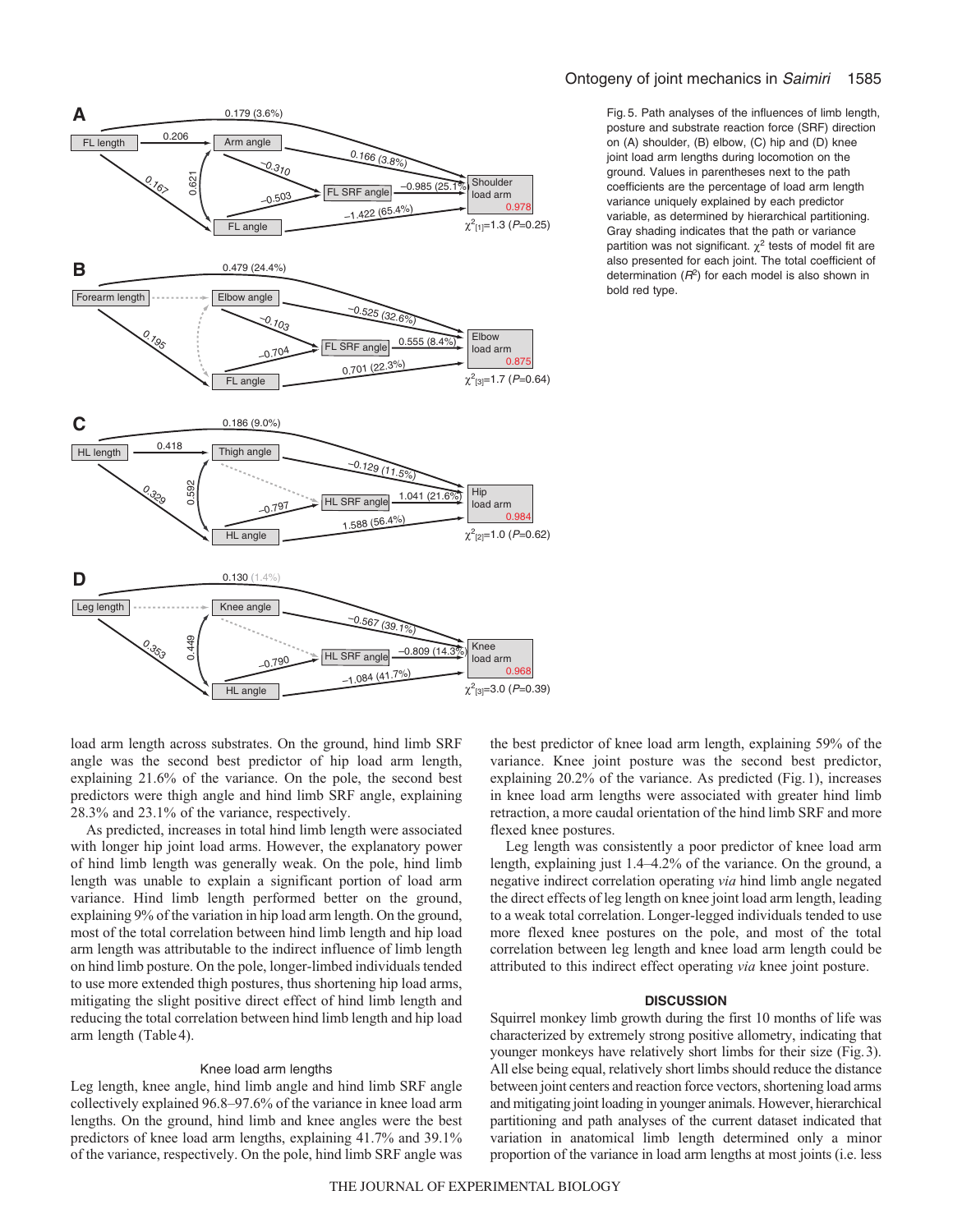

than 10% of the variance at all joints save the elbow; see Figs 5 and 6). Rather, across substrates, load arm lengths primarily varied as a function of posture and SRF angle. Together, joint angle, limb angle and SRF angle accounted for 89.5–97.7% of load arm length variance across all joints except the elbow. The tight correlation between load arm lengths and limb/SRF angles clarifies the predominant lack of ontogenetic variation in most load arm lengths (Table3), despite significant increases in relative limb length. With the exception of persistent size-related changes in elbow and wrist postures, joint kinematics remained mostly static across the ontogenetic series. Owing to the strut-like behavior of the fore- and hind limbs, SRF angles were strongly associated with limb postures, and therefore ontogenetic variation in SRF orientation was similarly restricted. As a result, sizerelated changes in relative load arm lengths were primarily restricted to the elbow and, to a lesser extent, the wrist. Only during symmetrical gaits on the ground were ontogenetic changes in limb angles and SRF angles, specifically in the hind limb, sufficient to impact the relative length of load arms during growth.

In contrast to the other joints examined, forearm length alone accounted for 18.2–24.4% of elbow load arm length variance, and forearm length in combination with elbow angle accounted for 57–62.9% of the variance. The relatively strong dependency of elbow load arm length on forearm length is probably the result of two factors: limb geometry and hand posture at peak vertical force. First, the habitually pronated position of the mammalian forearm during quadrupedal locomotion ensures that the palm, and therefore the estimated hand center of pressure (COP), will be relatively distant from the elbow joint at peak vertical force (Fig.1E). By contrast, typical hind limb postures ensure that the knee joint and the estimated foot COP could very well be collinear along the axis of the hind limb SRF vector. Second, the metatarsals were held in a significantly more elevated (i.e. digitigrade) position than the metacarpals at peak vertical force (Fig.7) [*P*<0.001: Watson's two-sample test for circular data (Batschelet, 1981)], further increasing the distance between the estimated hand COP and the elbow joint. Altogether, the increased distance between the estimated hand COP and the elbow permitted more variation in limb length and elbow posture to be translated into load arm length. As such, ontogenetic increases in relative forearm length (Fig. 3) and elbow flexion caused significant size-related increases in relative elbow load arm lengths during most substrate-by-gait conditions (Table3).

Whereas elbow postures became increasingly flexed as size increased ontogenetically, the wrist joint tended to become more extended (although significant increases in flexion were observed for leading limbs during asymmetrical gaits on the ground). As with the elbow joint, forearm pronation and sub-digitigrade postures at peak vertical force probably increased the distance between the forelimb SRF vector and the wrist joint, permitting more of the variation in wrist angle to be translated into load arm length variation. As a result, ontogenetic increases in wrist extension led to significant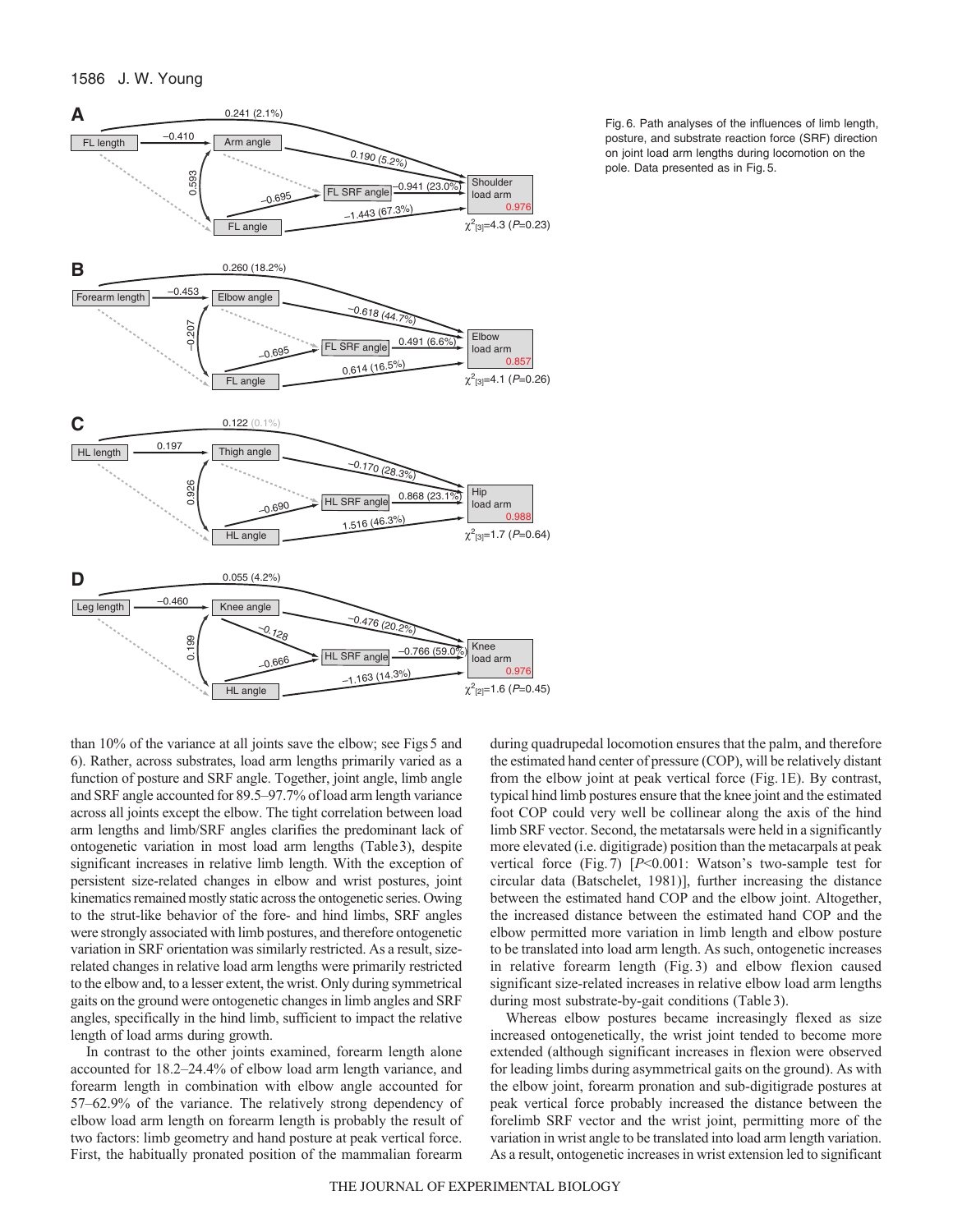|                          | Shoulder | Elbow                    | Hip                      | Knee                     |
|--------------------------|----------|--------------------------|--------------------------|--------------------------|
| Ground strides           |          |                          |                          |                          |
| Sample size              | 202      | 202                      | 98                       | 98                       |
| Direct correlation       | 0.179    | 0.479                    | 0.186                    | 0.130                    |
| Indirect correlation     | $-0.058$ | 0.061                    | 0.195                    | $-0.157$                 |
| Via joint angle          | 0.097    | $\overline{\phantom{0}}$ | $-0.054$                 | $\overline{\phantom{m}}$ |
| Via limb angle           | $-0.155$ | 0.061                    | 0.249                    | $-0.157$                 |
| Total correlation        | 0.121    | 0.540                    | 0.381                    | $-0.027$                 |
| Pole strides             |          |                          |                          |                          |
| Sample size              | 313      | 313                      | 216                      | 216                      |
| Direct correlation       | 0.241    | 0.260                    | 0.122                    | 0.055                    |
| Indirect correlation     | $-0.078$ | 0.280                    | $-0.033$                 | 0.174                    |
| Via joint angle          | $-0.078$ | 0.280                    | $\overline{\phantom{0}}$ | 0.174                    |
| Via limb angle           | —        | $\overline{\phantom{0}}$ | $-0.033$                 |                          |
| <b>Total correlation</b> | 0.163    | 0.540                    | 0.089                    | 0.229                    |

Table 4. Direct and indirect correlations between joint load arm lengths and limb length distal to the joint, as implied by the path models in Figs 5 and 6

*decreases* in relative wrist load arm lengths during asymmetrical gaits on the pole. Additionally, although hand growth was not measured in the current study, negative ontogenetic allometry of hand length during development, as has been observed in numerous other mammalian taxa (see below; Fig.8), may have contributed to the observed decrease in wrist load arm lengths.

Relative forelimb SRF magnitudes declined as body size increased in almost all substrate and gait conditions. By contrast, relative hind limb SRF magnitudes tended to increase with body size, although this trend was only significant in half of the substrateby-gait conditions. Ontogenetic shifts in forelimb–hind limb peak force distribution were associated with a significant caudal translation in whole-body COM position (Young, 2008), a growthrelated phenomenon has also been observed in other primates (Turnquist and Wells, 1994; Crompton et al., 1996; Shapiro and Raichlen, 2007).

Ontogenetic shifts in posture and limb force distribution led to several significant size-related increases in relative moments at the elbow, hip and ankle joints. Because relative forelimb SRF magnitudes largely *declined* over development, increases in relative elbow moments were necessarily due to increases in relative load arm lengths alone. By contrast, relative hip and ankle load arm lengths increased significantly only during symmetrical gaits on the ground, although non-significant increasing trends were observed



Fig. 7. Angular frequency histograms (Batschelet, 1981) of metacarpal and metatarsal elevation angles relative to the horizontal axis. Filled circles on the perimeter of the plot indicate mean elevation angles.

in most other conditions. Increases in relative hip and ankle moments must therefore be primarily due to relative increases in hind limb SRF magnitudes. Additional ontogenetic changes in joint moments included a relative increase in knee joint moments for trailing limbs during locomotion on the ground and a relative decrease in wrist moments for trailing limbs during asymmetrical gaits on the pole.

Despite well-established differences in the mechanics of symmetrical and asymmetrical gaits (Cavagna et al., 1977; Biewener, 2003), size-related changes in joint mechanics were relatively consistent across gait types within substrates (Table3). By contrast, across variation in gait type, size-related changes in joint kinematics were consistently observed, more frequently during pole locomotion than during ground locomotion (Table 3). Greater size-related adjustments during pole locomotion probably reflect the stability constraints of moving on narrow, fixed-diameter supports, particularly as body size increases (Cartmill, 1985; Schmitt, 1994; Schmitt, 1998; Schmitt, 1999; Franz et al., 2005; Wallace and Demes, 2008; Young, 2009).

# **Functional implications for mammalian limb growth and locomotor development**

The data presented here demonstrate that a combination of relatively short limbs, more extended elbow postures and changes in limb force distribution allowed infant squirrel monkeys to frequently reduce elbow, hip and ankle joint loading relative to older and larger individuals, even when traveling at the same absolute speed. Such changes should reduce the muscle force needed to maintain posture or effect movement at a joint, although data on the ontogenetic scaling of muscle moment arms in squirrel monkeys would be required to fully corroborate this prediction (i.e. Carrier, 1983; Young, 2005). In the following sections there is a review of what is currently known about the ontogenetic scaling of limb length, joint posture and SRF in other mammalian taxa in order to place the results presented here in a broader comparative context.

Data on ontogenetic allometry of limb growth in primates and other mammalian taxa were collated from the literature and are presented in Fig.8. These data suggest that positive allometry of limb growth is typical of most mammals. Among primates, long bones grow with positive allometry in almost every species yet studied. Primates showing consistent isometry or negative allometry are either adapted for vertical clinging and leaping (i.e. sifakas, *Propithecus* spp.), a very peculiar form of arboreal locomotion that requires young individuals to be relatively long-limbed in order to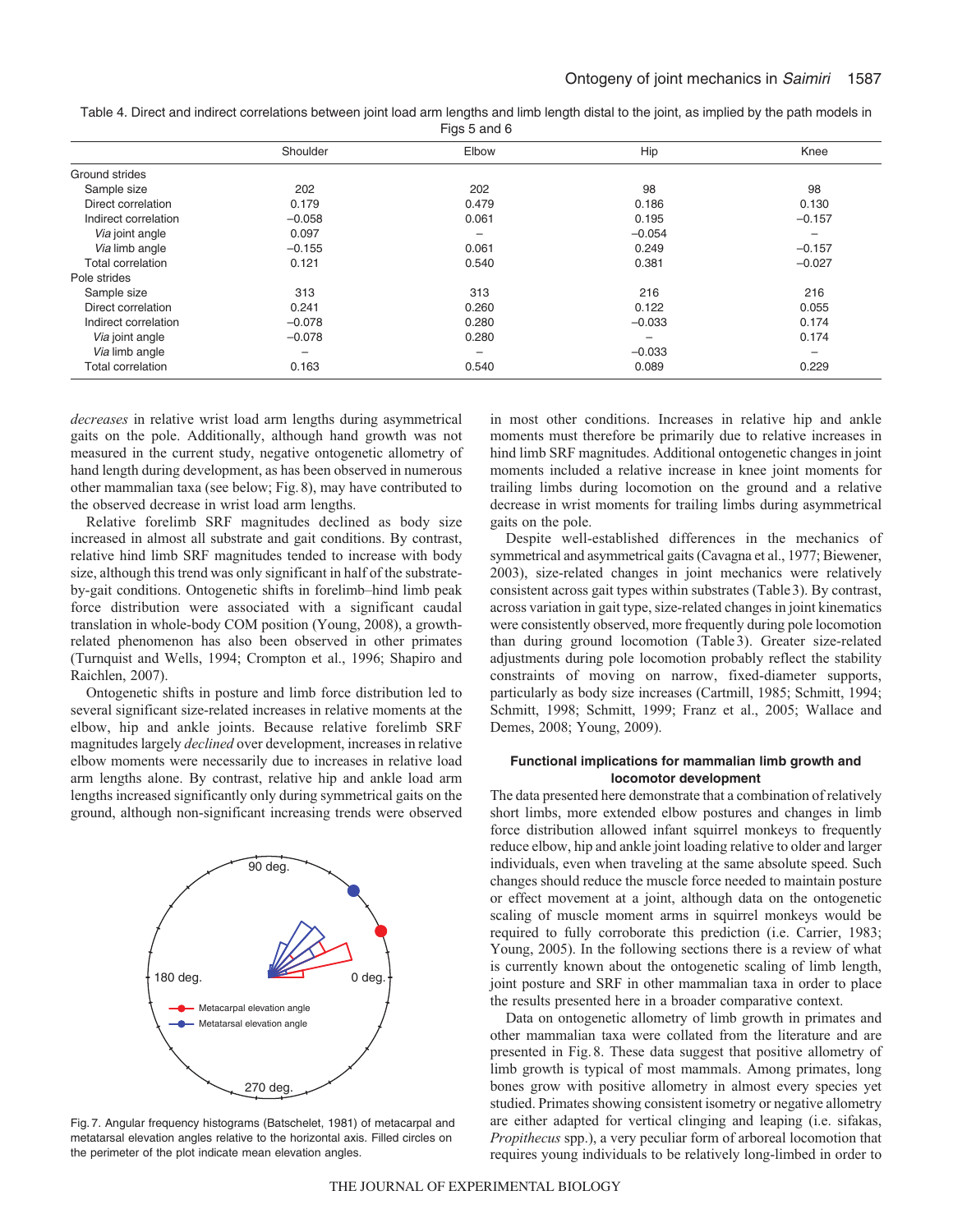

Fig. 8. Scaling of limb growth in primates and other mammalian taxa. In each set of bar graphs, the left hand panels represent complete limbs or stylopodia/zeugopodia (i.e. arms, forearms, thighs or legs) and right-hand panels represent autopodia (metacarpals/metatarsals or complete hands and feet). Forelimb segments are distinguished by lighter shading. Except where indicated by the asterisks next to the species name, allometric exponents were calculated from reduced major axis regressions of segment length on body mass. 95% confidence intervals on the exponents are shown where available. Dashed lines indicate isometry (i.e. slope equal to 0.333). Data sources: Propithecus tattersalli [golden-crowned sifaka (Ravosa et al., 1993)] Propithecus diadema [diademed sifaka (Ravosa et al., 1993)]; Propithecus verreauxi [Verreaux's sifaka (Lawler, 2006)]; Saimiri boliviensis [Bolivian squirrel monkey (this study)]; Cebus albifrons [white-fronted capuchin monkey (Jungers and Fleagle, 1980)]; Cebus apella [tufted capuchin monkey (Jungers and Fleagle, 1980)]; Papio cynocephalus [yellow baboon (Raichlen, 2005)]; Chlorocebus aethiops [vervet monkey (Turner et al., 1997)]; Hylobates lar [whitehanded gibbon (Jungers and Cole, 1992)]; Pan troglodytes [common chimpanzee (Hartwig-Scherer and Martin, 1992)]; Gorilla gorilla [gorilla (Hartwig-Scherer and Martin, 1992)]; Pongo pygmaeus [orangutan (Hartwig-Scherer and Martin, 1992)]; Monodelphis domestica [gray short-tailed opossum (Lammers and German, 2002)]; Trichosurus vulpecula [brushtail possum (Lentle et al., 2006)]; Chinchilla lanigera [chinchilla (Lammers and German, 2002)]; Orytolagus cuniculus [domestic white rabbit (Lammers and German, 2002)]; Lepus californicus [black-tailed jackrabbit (Carrier, 1983)]; Rattus norvegicus [rat (Lammers and German, 2002)]; Galea musteloides [cui (Schilling and Petrovitch, 2006)]; Felis domesticus [domestic cat (Carrier, 1983)]; Tupaia glis [tree shrew (Schilling and Petrovitch, 2006)]; Sus scrofa [domestic pig (Liu et al., 1999)]; Ovibos moschatus [musk ox (Heinrich et al., 1999)].

produce the necessary accelerations (Ravosa et al., 1993; Demes et al., 1999), or are more terrestrial than most other primates (i.e. baboons, *Papio cynocephalus*). Among other mammalian orders, the only species showing consistent negative allometry of long bone growth are highly precocial and are required to stand and locomote with adults soon after birth (i.e. cuis, *Galea musteloides*, and domestic pigs, *Sus scrofa*). In these species, relatively longer limbs allow perinatal animals to keep pace with older and larger conspecifics during travel and effectively evade predation (Howell, 1944; Pennycuick, 1975; Trillmich et al., 2003).

Whereas the proximal and middle limb segments typically grow with positive allometry, autopodia (i.e. hands and feet) scale to body size with negative allometry or isometry in almost all mammals yet studied. Negative allometry of hand and foot size has been interpreted as an adaptation allowing young primates to cling to their mothers and young quadrupeds in general to negotiate 'adultsized' substrates and maintain a larger, more secure base of support (Jungers and Fleagle, 1980; Raichlen, 2005; Lawler, 2006). There may, however, be a cost associated with relatively larger hands and feet – by lengthening the load arm of the SRF, relatively longer autopodia may increase joint moments at the wrist and ankle,

particularly if these segments are positioned roughly perpendicular to the SRF vector, as in palmigrade or sub-digitigrade animals. As such, mechanical compensation for ontogenetic limits on force production might be particularly necessary at the wrist and ankle. In fact, strong negative allometry of triceps surae anatomical mechanical advantage at the ankle has previously been documented among black-tailed jackrabbits (Carrier, 1983; Carrier, 1995). Although I was unable to measure hand and foot lengths in the current study, future research should combine allometric analysis of growth in these segments with data on ontogenetic changes in wrist and ankle postures.

Previous studies of postural development in mammals have indicated some variability between taxa, in contrast to the relative uniformity observed in patterns of limb growth across mammals. In most species yet studied, including vervet monkeys, domestic cats, tree shrews and humans, early locomotor efforts are characterized by increased joint flexion (Peters, 1983; Vilensky and Gankiewicz, 1989; Howland et al., 1995; Schilling, 2005; Hallemans et al., 2006). Increased flexion during early locomotion has also been qualitatively noted in tufted capuchin monkeys, rhesus macaques, Japanese macaques, and chimpanzees (Hildebrand, 1967; Kimura, 1987;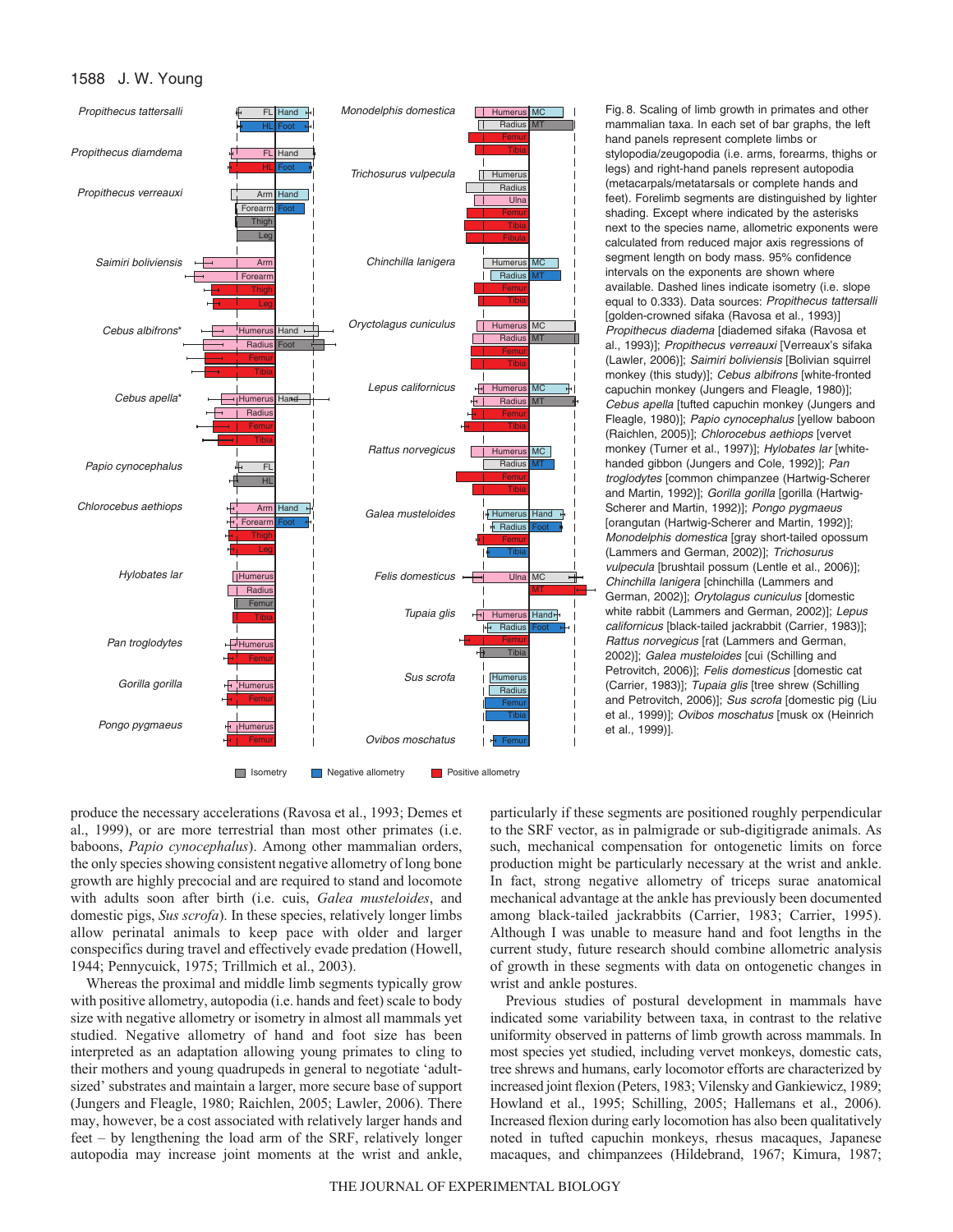Fragaszy, 1990; Nakano, 1996). By contrast, young rats have been shown to use more extended limb postures than older individuals and adults (Westerga and Gramsbergen, 1990). Finally, cuis and baboons show a combination of patterns: increasing flexion at some joints and extension at others (Schilling, 2005; Zeininger, 2007).

Patterns of ontogenetic change in SRF magnitudes are characterized by similar amounts of variability. Kimura (Kimura, 1987; Kimura, 2000) found that relative forelimb and hind peak vertical SRF magnitudes were significantly greater among infant Japanese macaques and chimpanzees than among juveniles and adults. Studies of human locomotor development have also documented patterns of decreasing relative peak vertical SRF magnitudes with increasing age (Beck et al., 1981; Diop et al., 2005). Similarly, using an approximation of SRF based on average limb contact time, Pennycuick (Pennycuick, 1975) estimated that freeranging infant gnus (*Connochaetes taurinus*) experience significantly greater peak forces than adults traveling at identical absolute speeds. By contrast, other studies of a small, but diverse group of animals have documented isometric variation in SRF magnitudes during ontogeny. Main and Biewener (Main and Biewener, 2004; Main and Biewener, 2007) found that SRF magnitudes scaled in direct proportion to body mass when growing goats (*Capra hircus*) and emus (*Dromaius novaehollandiae*) were traveling at constant relative (i.e. dynamically similar) speeds. Hallemans et al. (Hallemans et al., 2006) also found that after controlling for relative speed, size-adjusted peak vertical and propulsive forces did not change with walking experience (i.e. age) among newly walking humans. As indicated by the level of variation between species and between different studies of the same species (i.e. humans), greater research on the patterns and causes of ontogenetic variation in SRF magnitudes is clearly needed. Additionally, in order to address both the ecological and physiological implications of ontogenetic changes in limb loading, future studies should make comparisons at matched absolute speeds as well as matched relative speeds.

In summary, long bone growth is positively allometric in most mammals, indicating that young mammals are relatively shortlimbed for their size. However, it should be noted that the available growth data are strongly biased towards primates, indicating the need for additional ontogenetic study of other mammalian taxa. Patterns of postural development are more variable. Most animals thus far studied, are characterized by increased flexion during early locomotor efforts, although others taxa increased extension or a combination of increased flexion and extension, depending on the joint being examined. Patterns of ontogenetic change in SRF magnitudes appear equally variable, with some studies demonstrating relatively greater limb loading in younger animals whereas others document isometry of force magnitudes.

Pervasive positive allometry of proximal and middle limb segment growth may, by itself, constitute an independent solution to ontogenetic limits on locomotor performance. As illustrated in the current study (Figs 5 and 6) and in previous studies comparing the effects of intra- and interspecific variation in limb length on patterns of joint loading (Polk, 2002; Gruss, 2007), relatively shorter limbs have the potential to shorten joint load arms, thereby mitigating joint moments. The assumption that limb growth determines ontogenetic variation in joint loading motivated Carrier's (Carrier, 1983) and Young's (Young, 2005) morphometric analyses of developmental joint mechanics. However, as reviewed above, the data presented here failed to show a strong direct link between limb length and joint loading in growing squirrel monkeys, despite strong positive allometry

of limb growth. Rather, variation in joint and limb posture were consistently the strongest predictors of variation in joint load arm lengths. It is probable that the flexed joint postures that appear to be typical of most animals during early locomotion are sufficient to lengthen joint load arms, although the precise interaction between developmental changes in posture and limb growth should be evaluated on a species by species basis. Provided SRF magnitudes scale isometrically or with negative allometry, as appears to be the case in the few animals studied thus far, joint moments are likely to be greater as well in animals characterized by increased flexion at early ages. As such, the available data generally support Carrier's (Carrier, 1983) and Young's (Young, 2005) assertion that compensatory growth patterns, such as negative ontogenetic allometry of bony muscle levers, would be required for young mammals to overcome ontogenetic limits on performance, particularly if relative wholebody muscle mass, and available muscle force, were also reduced at early ages.

Why, then, do young squirrel monkeys differ from most other animals in using more extended or similar joint postures relative to older and larger individuals? Among the taxa reviewed above, animals showing increased joint extension early in life are also relatively precocial in their locomotor behavior. Cuis must locomote independently soon after birth (Schilling, 2005). Although rats are born in an altricial state, mature gait patterns are evident at only 20 days after birth (Westerga and Gramsbergen, 1990). Ectothermic vertebrates required to move independently at early ages, such as desert iguanas (*Dipsosaurus dorsalis*), also show greater joint extension as juveniles (Irschick and Jayne, 2000). Path analyses and hierarchical partitioning of the current dataset emphatically demonstrated that walking with erect, strut-like limbs – where the SRF vector is aligned with the limb's axis – was the most effective way of shortening SRF load arms among developing squirrel monkeys. Postural adjustments to SRF load arm lengths have also been cited as the primary means of mitigating limb muscle force requirements between gaits within individuals (Biewener et al., 2004), between differently sized individuals within the same species (Polk, 2002; Gruss, 2007), and between differently sized species (Biewener, 1983; Biewener, 1989) [but see Day and Jayne (Day and Jayne, 2007)]. In sum, extended joints may constitute an effective behavioral means for relatively precocial infants to shorten joint load arms, reduce joint loading, and limit the muscle force required to maintain joint postures. To address the generality of this hypothesis, future studies should include animals encompassing a diverse array of life history strategies, sample a wider, more continuous range of ages (i.e. not just young infants and adults) and combine the performance-related measures examined here with morphometric and experimental data on the ontogenetic scaling of available muscle force and muscle moments arms. Additionally, in order to fully incorporate ontogenetic studies of joint mechanics into an adaptive evolutionary framework (e.g. Arnold, 1983), future research should combine morphometric and lab-based data on musculoskeletal growth and locomotor performance with field-based assessments of survivorship.

### **Conclusions**

This study sought to answer two primary questions. First, among growing squirrel monkeys, how do limb lengths, joint postures, SRF magnitudes, SRF angles, joint load arm lengths and joint moments vary ontogenetically? Second, what proportion of the ontogenetic variation in load arm length can be attributed to limb growth? Previous morphometric studies of mammalian developmental joint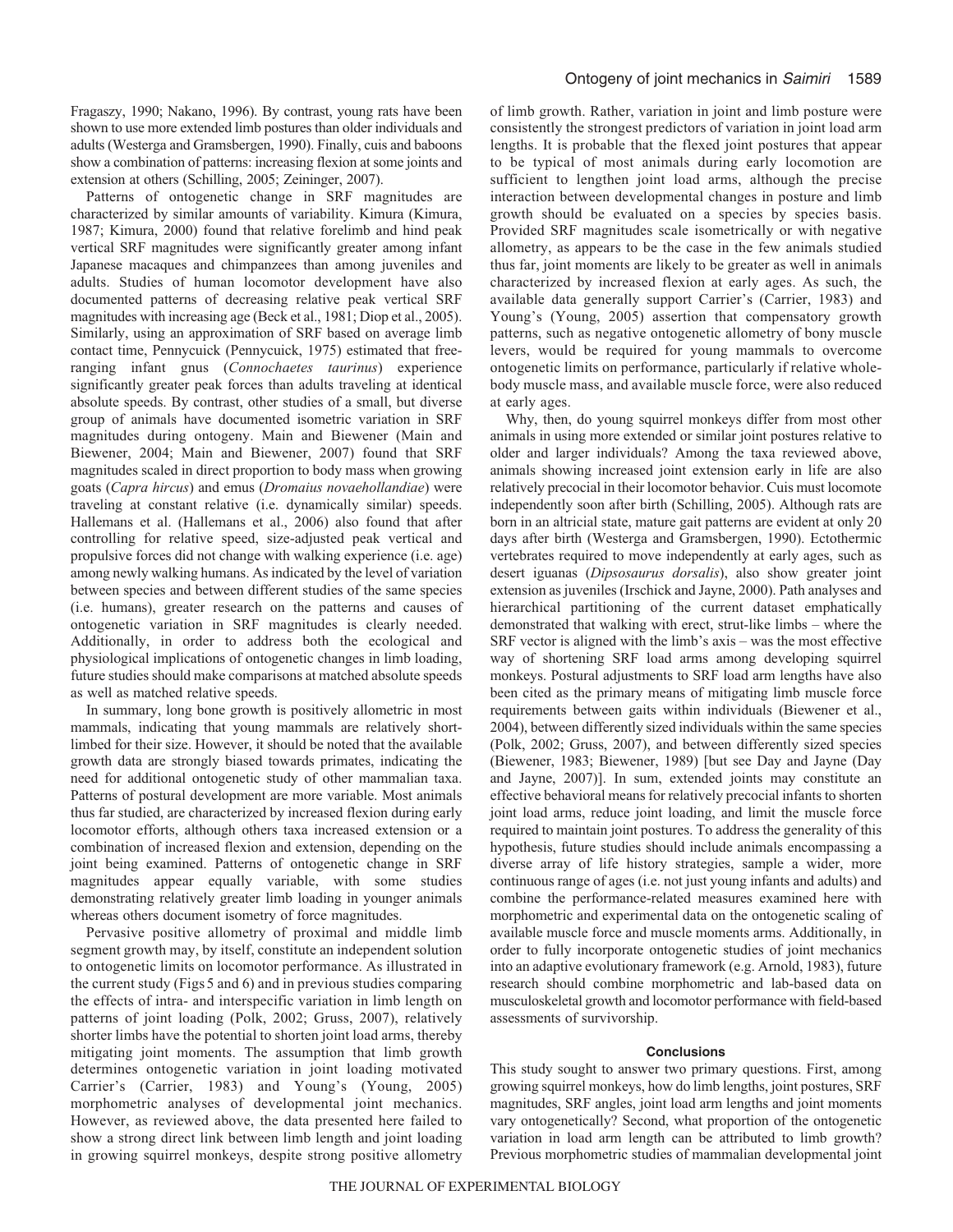mechanics have assumed that joint postures and SRF scale isometrically during growth and that load arm length is proportional to distal limb length (e.g. Carrier, 1983; Carrier, 1996; Young, 2005). Isometry of joint loading across development would imply that infants, with reduced muscle mass and less available muscle force, would require compensatory musculoskeletal adaptations, such as negative allometry of anatomical mechanical advantage, if they were to match adult-like levels of locomotor performance (Pennycuick, 1975; Carrier, 1983; Carrier, 1996; Trillmich et al., 2003; Main and Biewener, 2004; Young, 2005; Herrel and Gibb, 2006; Lawler, 2006). Contrary to predictions, joint postures, SRF vectors, joint load arm lengths and joint moments frequently did not scale isometrically to body size in growing squirrel monkeys. Rather, ontogenetic changes in joint postures and body mass distribution mitigated joint loading at the elbow, hip and ankle during several of the substrate-by-gait conditions examined here. A full assessment of the realized benefits of such ontogenetic changes in joint loading requires further data on the scaling of muscle force and muscle moment arms during growth.

In summary, the size-related kinematic and kinetic changes documented in this study constitute an example of 'behavioral' compensation for ontogenetic limits on locomotor performance, a phenomenon previously identified only in ectothermic vertebrates (Jayne and Bennett, 1990; Irschick, 2000; Miles, 2004; Irschick et al., 2005; Dial et al., 2008), suggesting that growing mammals may use a combination of anatomical and behavioral means to overcome ontogenetic limits on locomotor performance. The existence of such behavioral mechanisms may challenge the status of allometric musculoskeletal growth trajectories as 'necessary' mammalian solutions to ontogenetic limits on locomotor performance (cf. Carrier, 1983), at least among species characterized by patterns of locomotor development similar to the squirrel monkeys observed here. Morphological adaptations to ontogenetic limits on locomotion, such as negative ontogenetic allometry of anatomical mechanical advantage, may be more critical among animals characterized by more flexed limb postures early in life or in species where young are under extreme selective pressure to accelerate quickly to evade predation, such as the jackrabbits studied by Carrier (Carrier, 1983).

This work was greatly improved by comments from B. Demes, A. Biknevicius, W. Jungers, S. Larson, L. Shapiro and two anonymous reviewers. Animal research was carried out at an NIH-funded National Primate Research Center, where I received generous help from many individuals, including: B. Brock, H. Hyer, L. A. Long, V. Parks, S. Pollack, L. Williams and C. Van Hook. T. Hedrick provided software for kinematic analysis. B. Demes and D. Riskin assisted with force plate construction and D. Talley assisted with runway construction. Funding was provided by the L.S.B. Leakey Foundation (Grant 38648), the Interdepartmental Doctoral Program in Anthropological Sciences at Stony Brook University and a National Science Foundation Graduate Research Fellowship.

#### **LIST OF ABBREVIATIONS**

| <b>SRF</b>                            | substrate reaction force                                 |
|---------------------------------------|----------------------------------------------------------|
| r                                     | average muscle moment arm length (weighted by individual |
|                                       | muscle force)                                            |
| R                                     | SRF load arm length                                      |
| $\mathbf{F}_{\rm s}$                  | SRF magnitude                                            |
| ${\bf F}_{\rm M}$                     | total muscle force                                       |
| $\mathbf{F}_{\text{x(Vpk)}}$          | magnitude of the fore–aft component of the SRF at peak   |
|                                       | vertical force                                           |
| $\mathbf{F}_{\mathbf{y}(\text{Vpk})}$ | magnitude of the vertical component of the SRF at peak   |
|                                       | vertical force                                           |
| $M_{h}$                               | body mass                                                |
|                                       |                                                          |

#### **REFERENCES**

**Arnold, S. J.** (1983). Morphology, performance and fitness. Am. Zool. **23**, 347-361. **Atzeva, M., Demes, B., Kirkbride, M. L., Burrows, A. M. and Smith, T. D.** (2007). Comparison of hind limb muscle mass in neonate and adult prosimian primates. J.

- Hum. Evol. **52**, 231-242. Barclay, O. R. (1953). Some aspects of the mechanics of mammalian locomotion. J.
- Exp. Biol. **30**, 116-120. **Batschelet, E.** (1981). Circular Statistics in Biology. New York: Academic Press.
- **Beck, R. J., Andriacchi, T. P., Kuo, K. N., Fermier, R. W. and Galante, J. O.** (1981). Changes in the gait patterns of growing children. J. Bone Joint Surg. Am. **63**, 1452- 1457.
- **Biewener, A. A.** (1983). Allometry of quadrupedal locomotion: the scaling of duty
- factor, bone curvature and limb orientation to body size. J. Exp. Biol. **105**, 147-171. **Biewener, A. A.** (1989). Scaling body support in mammals: limb posture and muscle mechanics. Science **245**, 45-48.
- **Biewener, A. A.** (2003). Animal Locomotion. Oxford: Oxford University Press.
- **Biewener, A. A. and Full, R. J.** (1992). Force platform and kinematic analysis. In Biomechanics: Structures and Systems (ed. A. A. Biewener), pp. 45-73. Oxford: Oxford University Press.
- **Biewener, A. A., Farley, C. T., Roberts, T. J. and Temaner, M.** (2004). Muscle mechanical advantage of human walking and running: implications for energy cost. J. Appl. Physiol. **97**, 2266-2274.
- **Boinski, S.** (1987). Birth synchrony in squirrel monkeys (Saimiri oerstedi): a strategy to reduce neonatal predation. Behav. Ecol. Sociobiol. **21**, 393-400.
- **Boinski, S.** (1989). The positional behavior and substrate use of squirrel monkeys: ecological implications. J. Hum. Evol. **18**, 659-677.
- **Boinski, S.** (1999). The social organization of squirrel monkeys: implications for ecological models of social evolution. Evol. Anthropol. **8**, 101-112.
- **Boinski, S. and Fragaszy, D. M.** (1989). The ontogeny of foraging in squirrel monkeys, Saimiri oerstedi. Anim. Behav. **37**, 415-428.
- **Boinski, S., Sughrue, K., Selvaggi, L., Quatrone, R., Henry, M. and Cropp, S.** (2002). An expanded test of the ecological model of primate social evolution: competitive regimes and female bonding in three species of squirrel monkeys (Saimiri oerstedii, S. boliviensis, and S. sciureus). Behaviour **139**, 227-261.
- **Boinski, S., Kauffman, L., Westoll, A., Stickler, C. M., Cropp, S. and Ehmke, E.** (2003). Are vigilance, risk from avian predators and group size consequences of habitat structure? A comparison of three species of squirrel monkey (Saimiri oerstedii, S. boliviensis, and S. sciureus). Behaviour **140**, 1421-1467.
- **Bolter, D. and Zihlman, A.** (2007). Primate growth and development: a functional and evolutionary perspective. In Primates in Perspective (ed. C. J. Campbell, A. Fuentes, K. C. MacKinnon, M. A. Panger and S. K. Bearder), pp. 408-422. New York: Oxford University Press.
- **Carrier, D. R.** (1983). Postnatal ontogeny of the musculo-skeletal system in the Blacktailed jack rabbit (Lepus californicus). J. Zool. Lond. **201**, 27-55.
- **Carrier, D. R.** (1995). Ontogeny of jumping performance in the black-tailed jackrabbit (Lepus californicus). Zool. Anal. Complex Sy. **98**, 309-313.
- **Carrier, D. R.** (1996). Ontogenetic limits on locomotor performance. Physiol. Zool. **69**, 467-488.
- **Carrier, D. R. and Leon, L. R.** (1990). Skeletal growth and function in the California gull (Larus californicus). J. Zool. Lond. **222**, 375-389.
- **Cartmill, M.** (1985). Climbing. In Functional Vertebrate Morphology (ed. M. Hildebrand, D. M. Bramble, K. F. Liem and D. B. Wake), pp. 73-88. Cambridge, MA: Harvard University Press.
- **Cavagna, G. A., Heglund, N. C. and Taylor, C. R.** (1977). Mechanical work in terrestrial locomotion: two basic mechanisms for minimizing energy expenditure. Am. J. Physiol. **233**, R243-R261.

**Chevan, A. and Sutherland, M.** (1991). Hierarchical partitioning. Am. Stat. **45**, 90-96.

- **Crompton, R. H., Li, Y., Alexander, R. M., Wang, W. and Günther, M. M.** (1996).
- Segment inertial properties of primates: new techniques for laboratory and field studies of locomotion. Am. J. Phys. Anthropol. **99**, 547-570. **Day, L. M. and Jayne, B. C.** (2007). Interspecific scaling of the morphology and
- posture of the limbs during the locomotion of cats (Felidae). J. Exp. Biol. **210**, 642- 654.
- **Demes, B., Fleagle, J. G. and Jungers, W. L.** (1999). Takeoff and landing forces of

leaping strepsirhine primates. J. Hum. Evol. **37**, 279-292. **Dial, K. P., Greene, E. and Irschick, D. J.** (2008). Allometry of behavior. Trends Ecol. Evol. **23**, 394-401.

- **Diop, M., Rahmani, A., Belli, A., Gautheron, V., Geyssant, A. and Cottalorda, J.** (2005). Influence of speed variation and age on ground reaction forces and stride parameters of children's normal gait. Int. J. Sports Med. **26**, 682-687.
- **Elias, M. F.** (1977). Relative maturing of cebus and squirrel monkeys at birth and during infancy. Dev. Psychobiol. **10**, 519-528.
- **Falster, D. S., Warton, D. I. and Wright, I. J.** (2003). (S)MATR: Standardised major axis tests and routines. Version 1.0. http://www.bio.mq.edu.au/ecology/SMATR.
- **Fedigan, L. M., Rosenberger, A. L., Boinski, S., Norconk, M. A. and Garber, P. A.** (1996). Critical issues in Cebine evolution and behavior. In Adaptive Radiations of Neotropical Primates (ed. M. A. Norconk, A. L. Rosenberger and P. A. Garber), pp. 219-228. New York: Plenum Press.
- Fontaine, R. (1990). Positional behavior in Saimiri boliviensis and Ateles geoffroyi. Am. J. Phys. Anthropol. **82**, 485-508.
- **Fragaszy, D. M.** (1990). Early behavioral development in capuchins (Cebus). Folia Primatol. (Basel) **54**, 119-128.
- **Fragaszy, D. M., Baer, J. and Adams-Curtis, L.** (1991). Behavioral development and maternal care in tufted capuchins (Cebus apella) and squirrel monkeys (Saimiri sciureus) from birth through seven months. Dev. Psychobiol. **24**, 375-393.
- **Franz, T. M., Demes, B. and Carlson, K. J.** (2005). Gait mechanics of lemurid primates on terrestrial and arboreal substrates. J. Hum. Evol. **48**, 199-217.
- **Garber, P. A. and Leigh, S. R.** (1997). Ontogenetic variation in small-bodied New World primates: implications for patterns of reproduction and infant care. Folia Primatol. (Basel) **68**, 1-22.